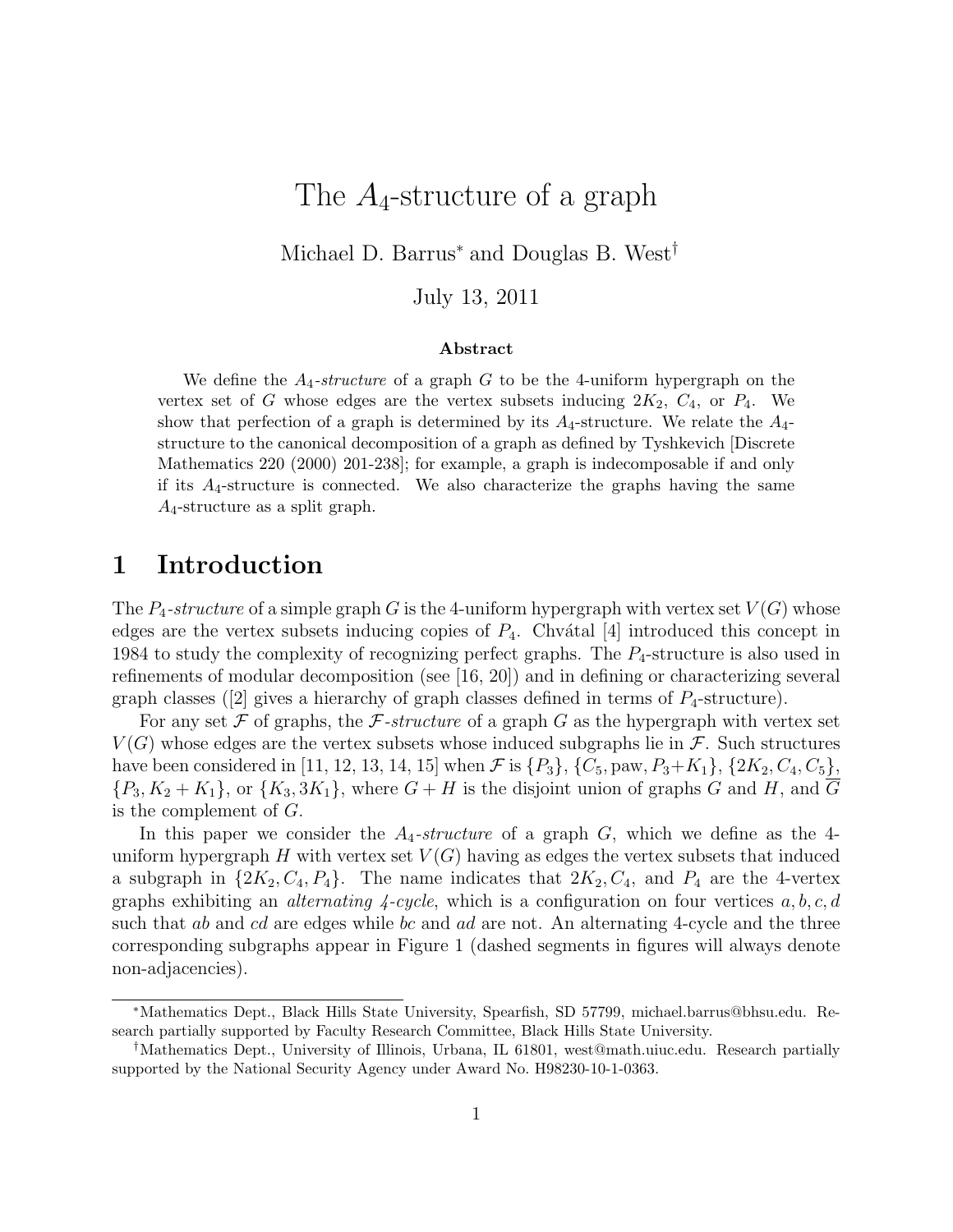

Figure 1: Alternating 4-cycle and  $A_4$ -graphs

Study of the  $A_4$ -structure has several motivations. First, alternating 4-cycles arise in connection with vertex degrees. A *2-switch* interchanges the edges and non-edges of an alternating 4-cycle. This may change the isomorphism class but does not change any vertex degree. A well-known result of Fulkerson, Hoffman, and McAndrew [8] states that two graphs have the same vertex degrees if and only if one can be changed into the other via 2-switches.

A second motivation is the relation of alternating 4-cycles to the *canonical decomposition* of a graph, defined by Tyshkevich in [23] (see also [24]). We explore this relation in Section 3, showing that a graph is indecomposable if and only if its  $A_4$ -structure is a connected hypergraph. In Section 4, we show that the  $A_4$ -structure is to the canonical decomposition as the  $P_4$ -structure of a graph is to a refinement of its modular decomposition.

Our third motivation is the role of alternating 4-cycles in characterizing threshold graphs, matroidal graphs, and matrogenic graphs. Threshold graphs were introduced in [5] in connection with set-packing problems and have been rediscovered several times (see [18] for the history). One of the many characterizations can be expressed in terms of the  $A_4$ -structure. Threshold graphs are precisely those graphs having no alternating 4-cycle [5], which is the statement that the  $A_4$ -structure has no edges.

A graph G is *matroidal* if the edge pairs appearing in alternating 4-cycles are the circuits of a matroid on  $E(G)$ . These were introduced and characterized in [19] as the graphs not containing an induced 5-cycle or the configuration  $\mathcal C$  in Figure 2, where dashed segments join vertices required to be nonadjacent; C consists of a vertex triple S and vertices  $x, y \notin S$ such that the neighborhoods of x and y partition  $S$  into two nonempty sets.



Figure 2: The configuration  $\mathcal C$ 

A graph G is *matrogenic* if the vertex sets of alternating 4-cycles are the circuits of a matroid on  $V(G)$ . These graphs were introduced and characterized in [7] as the graphs forbidding C (but allowing induced 5-cycles). Among graphs on five vertices,  $C_5$  is the only one having more than three edges in its  $A_4$ -structure, and the graphs in which  $\mathcal C$  appears are those whose  $A_4$ -structures have two or three edges.

Observation 1.1. *A graph is matrogenic if and only if no five of its vertices induce exactly two or three edges in the* A4*-structure. A graph is matroidal if and only if no five of its vertices induce more than one edge in the* A4*-structure.*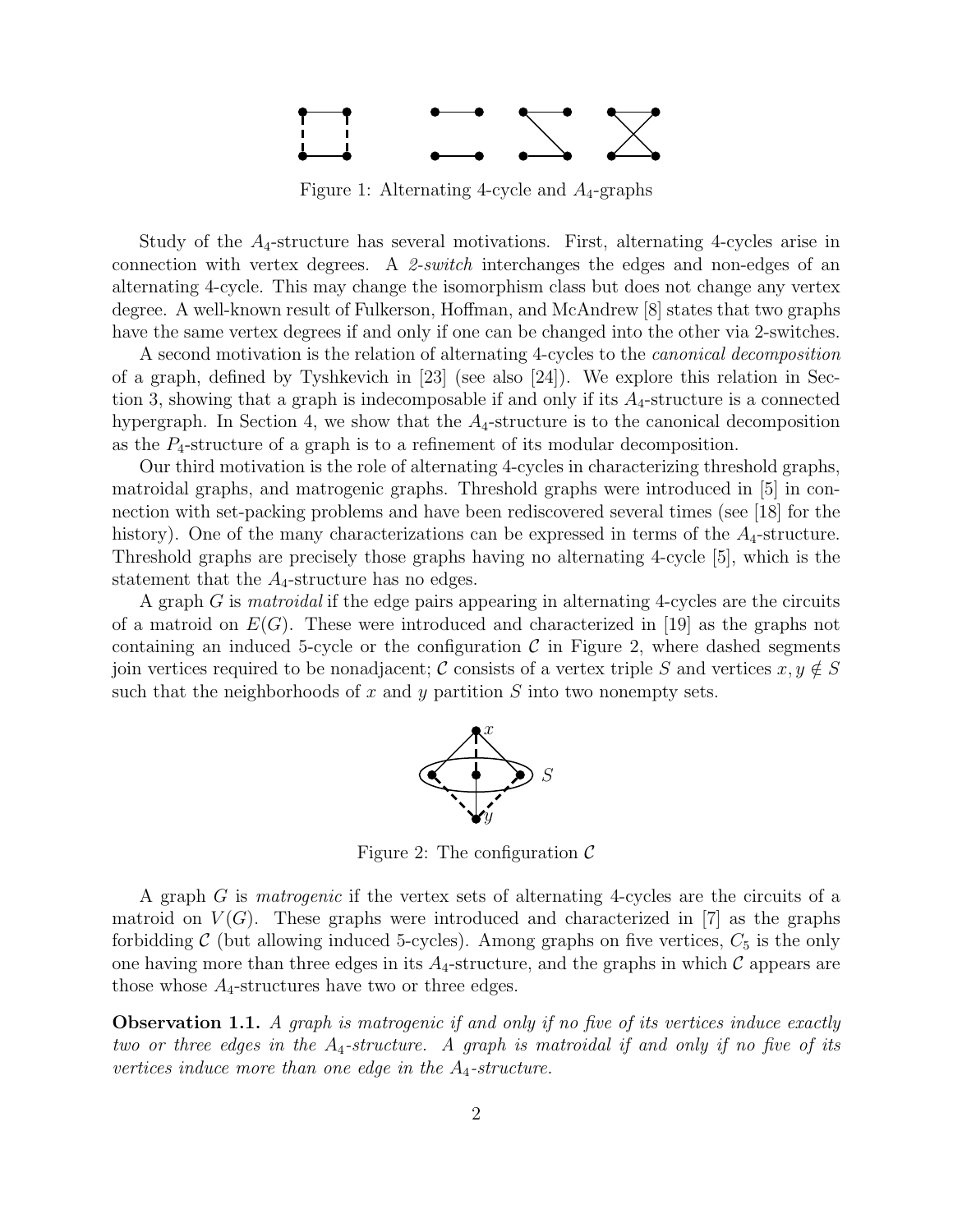A similar notion arises in the study of P4-structures. The (q,t)*-graphs* were defined in [1] as the graphs in which any q vertices induce at most t copies of  $P_4$ ; thus the  $P_4$ -free graphs are the  $(4, 0)$ -graphs. The  $(5, 1)$ -graphs are also known as the  $P_4$ -sparse graphs [10]. With  $[q, t]$ -graphs denoting the analogous notion for  $A_4$ -structure, the threshold graphs become the [4, 0]-graphs, and the matroidal graphs become the [5, 1]-graphs.

In Section 2 we show that perfect graphs are recognizable from their  $A_4$ -structures and that in a triangle-free graph the  $A_4$ -structure describes the structure of matchings. As mentioned above, Sections 3 and 4 discuss the relationship between  $A_4$ -structure and the Tyshkevich canonical decomposition. Finally, in Section 5 we discuss the problem of obtaining all graphs whose  $A_4$ -structure is a given hypergraph  $H$ ; this leads us to characterize the  $A_4$ -split graphs, which are the graphs having the same  $A_4$ -structure as some split graph. A *split graph* is a graph whose vertex set can be partitioned into a clique (a set of pairwise adjacent vertices) and an independent set (a set of pairwise nonadjacent vertices).

We use  $V(G)$  and  $E(G)$  to denote the vertex and edge sets of a graph G (no loops or multiedges). Let  $N_G(v) = \{u: uv \in E(G)\}\$ and  $N_G[v] = N_G(v) \cup \{v\}$ . Let  $d_G(v) = |N_G(v)|$ . A vertex v in G is *isolated* if  $d_G(v) = 0$ , *pendant* if  $d_G(v) = 1$ , and *dominating* if  $N_G[v] =$  $V(G)$ . For  $S \subseteq V(G)$ , the subgraph  $G[S]$  *induced by* S is the graph with vertex set S whose edges are the edges of G with endpoints in S. Let  $G - v = G[V(G) - \{v\}]$ . Given a set F of graphs, a graph G is  $\mathcal{F}\text{-}free$  if no induced subgraph of G is isomorphic to an element of  $\mathcal{F}\text{-}f$ .

#### 2  $A_4$ -structure and cycles

Given a hypergraph  $H$ , any graph whose  $A_4$ -structure is (isomorphic to)  $H$  is a *realization* of H. Given G and G' realizing H and H', an  $A_4$ -isomorphism from G to G' is a bijection  $\varphi: V(G) \to V(G')$  that is an isomorphism from H to H'. We say that G and G' are  $A_4$ -isomorphic or "have the same  $A_4$ -structure" if there is an  $A_4$ -isomorphism from G to G'.

From the definition, every graph has the same  $A_4$ -structure as its complement. In this section, we show that the  $A_4$ -structure of the cycle  $C_n$  is realized only by  $C_n$  and its complement  $C_n$  (except when  $n \in \{3, 4, 6\}$ ). As a consequence, perfect graphs can be recognized from their  $A_4$ -structures. We conclude by showing how in triangle-free graphs the  $A_4$ -structure describes the vertex sets of matchings.

Chvátal [4] showed that when n is odd and at least 5, the  $P_4$ -structure of  $C_n$  is realized only by  $C_n$  and  $C_n$ . Reed [21] proved Chv'atal's conjecture that two graphs with the same P4-structure are either both perfect or both imperfect. Now known as the Semistrong Perfect Graph Theorem, this implies the Perfect Graph Theorem of Lovász  $|17|$  (a graph and its complement are both perfect or both imperfect), and it is in turn implied by the much later Strong Perfect Graph Theorem of Chudnovsky et al. [3] (a graph G is perfect if and only if no induced subgraph is an odd cycle of length at least 5 or its complement).

Motivated by the results of Chvátal and Reed, we show that for  $n = 5$  and  $n \ge 7$ , the cycle  $C_n$  and its complement are the only realizations of their  $A_4$ -structure. By the Strong Perfect Graph Theorem, it then follows that graphs with the same  $A_4$ -structures are either both perfect or both imperfect.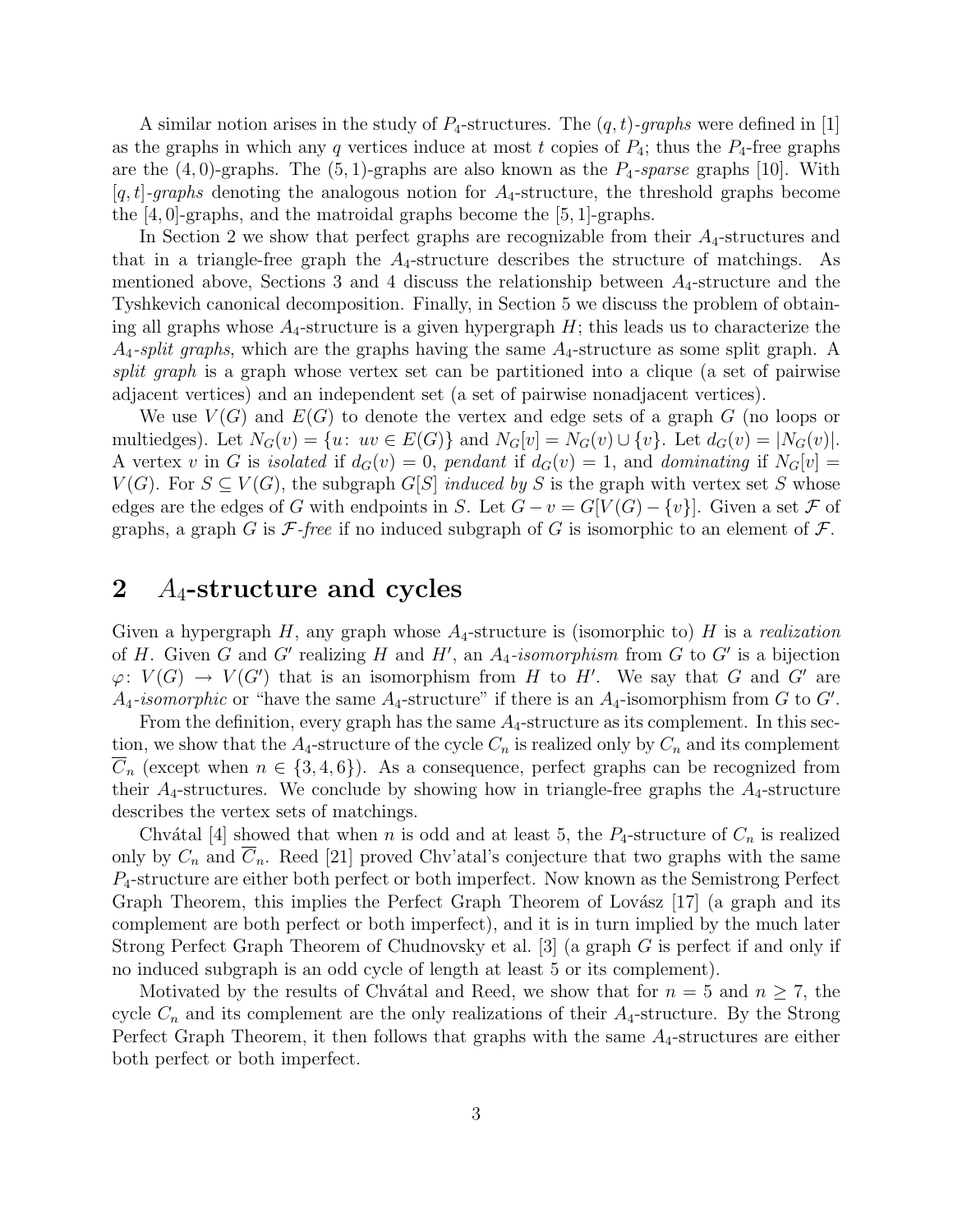Lemma 2.1. *Four vertices form an edge in the* A4*-structure of a graph* G *(a) if and only if the subgraph they induce in* G *has no vertex of degree* 0 *or* 3*. (b) if and only if the induced subgraph has no triangle or independent* 3*-set.*

*Proof.* Recall that  $2K_2$ ,  $P_4$ , and  $C_4$  are the only 4-vertex graphs in which an alternating 4-cycle occurs. Checking the eleven 4-vertex graphs shows that these are also the only ones having neither a dominating nor an isolated vertex, and they are the only ones having no triangle or independent 3-set.  $\Box$ 

In the next three lemmas, suppose that G is a graph  $A_4$ -isomorphic to  $C_n$ . Letting  $u_1, \ldots, u_n$  be the vertices of  $C_n$  in order, name the vertices of G as  $v_1, \ldots, v_n$  so that  $u_i$  is mapped to  $v_i$  by a given  $A_4$ -isomorphism  $\varphi$ . Note that  $C_n$  is  $A_4$ -isomorphic to both G and G under  $\varphi$ . We will show that if  $v_1v_2$  is an edge in G, then  $\varphi$  is in fact a graph isomorphism. All addition and subtraction in the indices of vertices is performed modulo n.

**Lemma 2.2.** *No triangle or independent* 3-set in G contains both  $v_i$  and  $v_{i+1}$  for some i.

*Proof.* Let  $S_{i,j} = \{v_i, v_{i+1}, v_j\}$ . In the A<sub>4</sub>-structure of  $C_n$ , all 4-tuples consisting of two disjoint pairs of consecutive vertices are edges, so some edge contains  $\{u_i, u_{i+1}, u_j\}$ . Hence some edge in the  $A_4$ -structure of G contains  $S_{i,j}$ . By Lemma 2.1,  $G[S_{i,j}]$  has no triangle or independent 3-set. This applies for all  $j$ .  $\Box$ 

**Lemma 2.3.** *For*  $n \geq 7$ *, there is no i such that*  $v_i$  *has exactly one neighbor in*  $\{v_{i-1}, v_{i+1}\}$ *.* 

*Proof.* If the conclusion fails, then for some i exactly one of  $v_{i-1}v_i$  and  $v_iv_{i+1}$  is an edge of G. We may use symmetry and the fact that G and  $\overline{G}$  have the same  $A_4$ -structure to assume that  $v_{i-1}v_i \in E(G)$  and  $v_{i-1}v_{i+1}, v_iv_{i+1} \notin E(G)$ .

Let H be the  $A_4$ -structure of G. Since  $\{v_{i-2}, v_{i-1}, v_i, v_{i+1}\}, \{v_{i-1}, v_i, v_{i+1}, v_{i+2}\} \in E(H)$ , Lemma 2.1(a) requires  $v_{i-2}v_{i+1}, v_{i+2}v_{i+1} \in E(G)$ . On the other hand, Lemmas 2.1(a) and (b) require  $v_{i+1}v_{i-3},v_{i-2}v_{i+2} \notin E(G)$ , since  $\{v_{i-3},v_{i-2},v_{i+1},v_{i+2}\}, \{v_{i-2},v_{i-1},v_{i+1},v_{i+2}\} \in E(H)$ , Since  $\{v_{i-3}, v_{i-2}, v_i, v_{i+1}\} \in E(H)$ , Lemma 2.1(b) requires  $v_{i-3}v_i \in E(G)$ . The present status is shown in Figure 3.

Since  $n \geq 7$ , vertices  $v_{i+2}$  and  $v_{i-3}$  are not consecutive, so  $\{v_i, v_{i-3}, v_{i+1}, v_{i+2}\} \notin E(H)$ . Also  $\{v_i, v_{i+1}, v_{i-2}, v_{i+2}\} \notin E(H)$ . The former requires  $v_i v_{i+2} \in E(G)$ , while the latter requires  $v_i v_{i+2} \notin E(G)$ , a contradiction.  $\Box$ 



Figure 3: The subgraph of G from Lemma 2.3.

We specify an alternating 4-cycle by the notation  $[a,b : c, d]$ , indicating that  $ab, cd \in E(G)$ and bc, da  $\notin E(G)$ .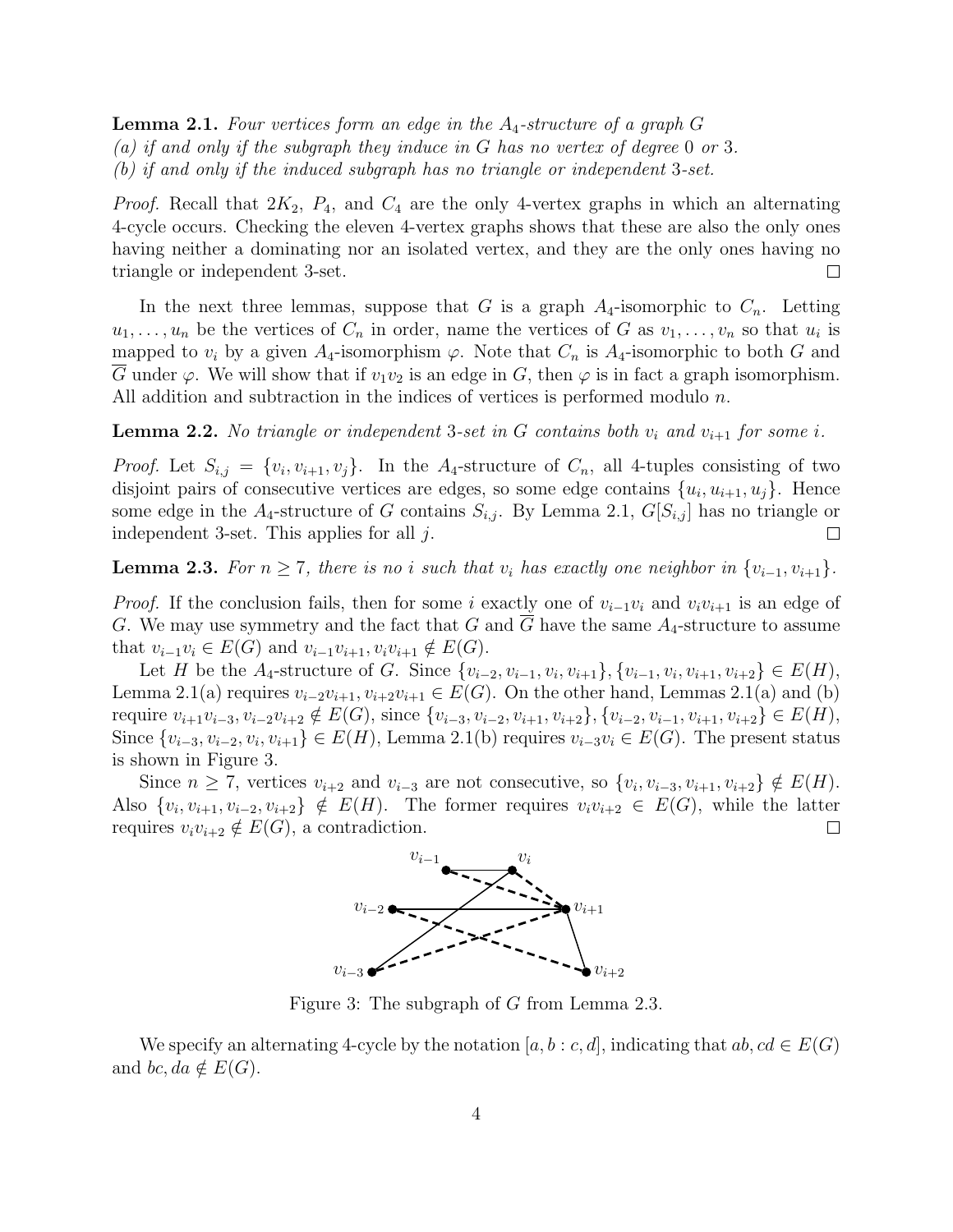**Theorem 2.4.** *If*  $n = 5$  *or*  $n \ge 7$ *, then the only graphs*  $A_4$ -*isomorphic to*  $C_n$  *are*  $C_n$  *and*  $\overline{C}_n$ *.* 

*Proof.* Since  $C_5$  is the only graph with five vertices whose  $A_4$ -structure has more than three edges, we may assume that  $n \geq 7$ . Let G be  $A_4$ -isomorphic to  $C_n$ .

Since G and G have the same  $A_4$ -structure, we may assume  $v_1v_2 \in E(G)$ . By Lemma 2.3, G now has a spanning cycle with vertices  $v_1, \ldots, v_n$  in order. By Lemma 2.2,  $v_i v_{i+2} \notin E(G)$ for all *i*. Suppose that G has a chord  $v_jv_k$  with j and k at least 3 apart. By Lemma 2.2,  $v_jv_{k-1}, v_jv_{k+1} \notin E(G)$ . Now  $[v_j, v_k : v_{k-2}, v_{k-1}]$  and  $[v_j, v_k : v_{k+2}, v_{k+1}]$  are alternating 4-cycles in G. Since  $n \geq 7$ , at least one of  $\{v_{k-2}, v_{k+2}\}\$ is not consecutive to  $v_j$ , which contradicts the A<sub>4</sub>-structure of  $C_n$ . Thus G has no chords and  $G \cong C_n$ .  $\Box$ 

As noted earlier, Theorem 2.4 and the Strong Perfect Graph Theorem immediately yield the following:

Corollary 2.5. *Two graphs with the same* A4*-structure are both perfect or both imperfect.*

The conclusion of Theorem 2.4 fails when  $n = 6$ ; the graph  $C_6$  is  $A_4$ -isomorphic to any graph obtained by deleting a matching (of size at most 3) from  $K_{3,3}$ . Note also that Theorem 2.4 applies also to even cycles, while Chvátal's analogous result for  $P_4$ -structure considers only odd cycles.

We next relate  $A_4$ -structure to matchings in triangle-free graphs.

Lemma 2.6. *Let* G *be a* 6*-vertex triangle-free graph. If there are three disjoint pairs of vertices in* G *such that the union of any two of them is an edge in the*  $A_4$ -structure of G, *then* G *has a perfect matching.*

*Proof.* Let A, B, and C be three such pairs, and let H be the  $A_4$ -structure of G. If each of  $A, B$ , and  $C$  induces an edge in  $G$ , then  $G$  has a perfect matching. Otherwise, we may assume by symmetry that  $a_1a_2 \notin E(G)$ , where  $A = \{a_1, a_2\}$ . Since  $A \cup B \in E(H)$ , there is a matching  $\{a_1b_1,a_2b_2\}$  in  $G[A\cup B]$ . Similarly, there is a matching  $\{a_1c_1,a_2c_2\}$  in  $G[A\cup C]$ . Since G is triangle-free,  $b_1c_1, b_2c_2 \notin E(G)$ . However,  $B \cup C \in E(H)$ , so  $B \cup C$  induces two non-incident edges. Now G has a spanning cycle and hence a perfect matching.  $\Box$ 

For graphs G and G', a bijection  $\varphi: V(G) \to V(G')$  preserves matchings if for all  $S \subseteq$  $V(G)$  with  $|S| \geq 4$ , the graph  $G[S]$  has a perfect matching if and only if  $G'[\varphi(S)]$  has a perfect matching.

**Theorem 2.7.** Given triangle-free graphs G and G', a bijection  $\varphi$  from  $V(G)$  to  $V(G')$  is *an* A4*-isomorphism if and only if it preserves matchings.*

*Proof.* Note: If S is a set of four vertices in a triangle-free graph  $F$ , then S is an edge in the  $A_4$ -structure H if and only if  $F[S]$  has a perfect matching.

Suppose that  $\varphi$  preserves matchings. If  $S \in E(H)$ , then  $G[S]$  has a perfect matching. Hence  $G'[\varphi(S)]$  has a perfect matching. Since G' is triangle-free,  $\varphi(S)$  is now an edge in the  $A_4$ -structure. Similarly,  $\varphi^{-1}$  also preserves edges of the  $A_4$ -structure.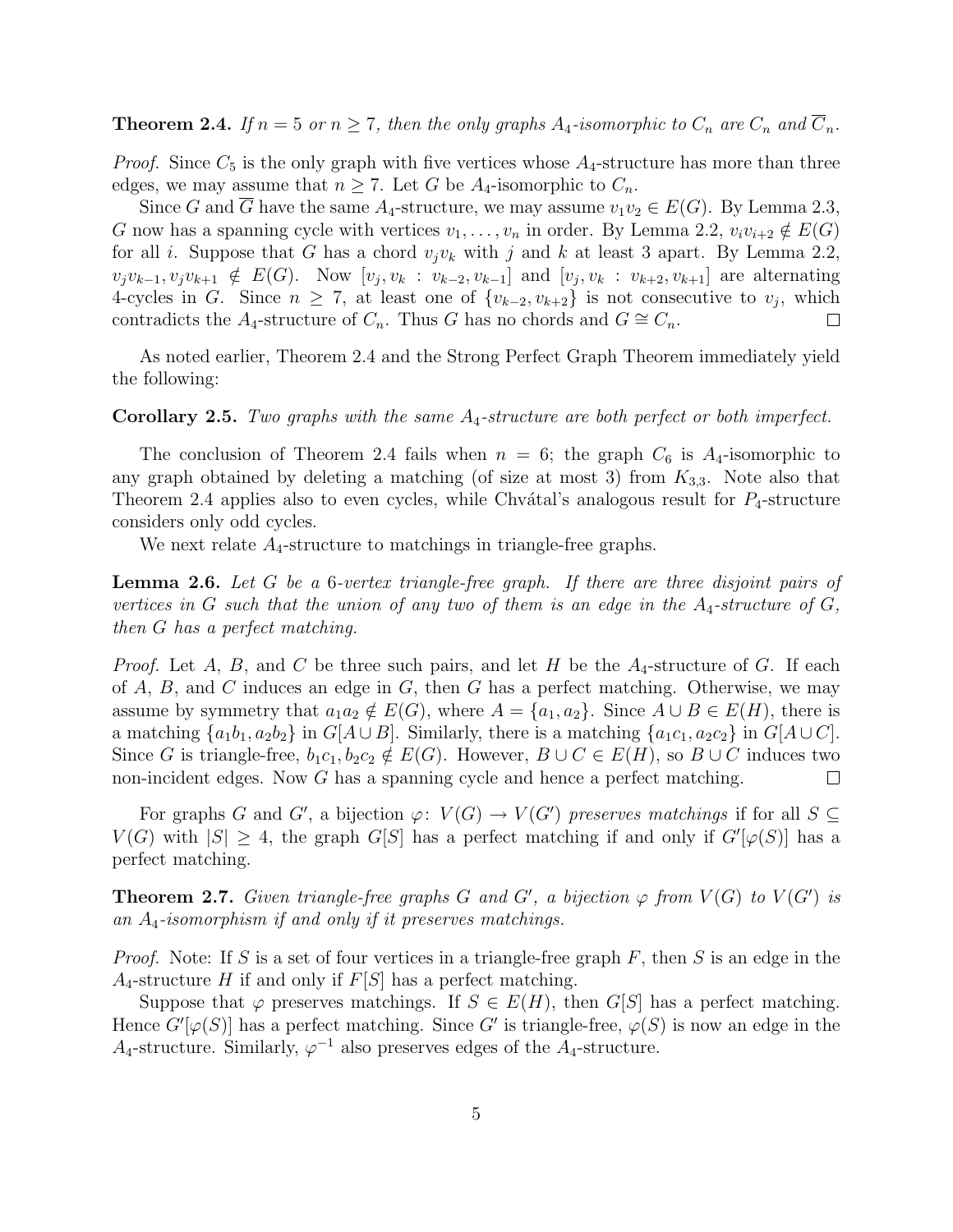Suppose that  $\varphi$  is an  $A_4$ -isomorphism. Let M be a matching of size at least 2 in G, with vertex set  $S$ . Partition the edges of  $M$  into pairs and triples of edges, yielding vertex sets  $S_1,\ldots, S_k$ . Using Lemma 2.6 and the Note above, each image  $\varphi(S_i)$  is the vertex set of a matching in G'. The union of these matchings is a perfect matching in  $G'[\varphi(S)]$ . Thus  $\varphi$ preserves matchings, and the same argument applies to the  $A_4$ -isomorphism  $\varphi^{-1}$ .  $\Box$ 

#### 3 Canonical decomposition and  $A_4$ -structure

Tyshkevich [23, 24] introduced "canonical decomposition" of graphs, which we now describe.

A *splitted graph* is a triple  $(G, A, B)$  such that G is a split graph in which A is an independent set, B is a clique, and  $V(G) = A \cup B$ . Splitted graphs  $(G, A, B)$  and  $(G', A', B')$ are *split-isomorphic* if some graph isomorphism maps A into A′ and B into B′ . Given a splitted graph  $(G, A, B)$  and a graph H, the *composition* of  $(G, A, B)$  and H is the graph  $(G, A, B) \circ H$  formed by adding to  $G + H$  all edges uv such that  $u \in B$  and  $v \in V(H)$ . For example, when  $H = K_3$  and  $G = P_4$ , with A the set of endpoints and B the set of midpoints of G, the composition  $(G, A, B) \circ K_3$  is the graph on the left in Figure 4 (henceforth, heavy lines in figures indicate that all edges joining vertices from one set to the other are present). On the right we show  $(G, A, B) \circ ((G, A, B) \circ K_3)$ .



Figure 4: The compositions  $(G, A, B) \circ H$  and  $(G, A, B) \circ (G, A, B) \circ H$ .

The operation  $\circ$  is associative, so we omit parentheses when performing multiple compositions. In a composition  $(G_k, A_k, B_k) \circ \cdots \circ (G_1, A_1, B_1) \circ G_0$ , each vertex in  $B_i$  is adjacent to all of  $\bigcup_{j, each vertex in  $A_i$  is adjacent to none of  $\bigcup_{j, and only the$$ rightmost graph in the composition can fail to be a split graph.

A graph is *decomposable* if it arises as a composition (G,A,B) ◦ H with G and H both having at least one vertex. Otherwise, it is *indecomposable*. Tyshkevich showed the following:

Theorem 3.1 (Tyshkevich [24]). *Every graph* G *has a unique expression as a composition*

$$
G = (G_k, A_k, B_k) \circ \cdots \circ (G_1, A_1, B_1) \circ G_0 \tag{*}
$$

*of indecomposable components. Uniqueness is up to isomorphism in the components; that is, for decompositions of isomorphic graphs* G and G', we have  $k = k'$ ,  $G_0 \cong G'_0$ , and  $(G_i, A_i, B_i) \cong (G'_i, A'_i, B'_i)$  under split-isomorphism for  $1 \leq i \leq k$ .

If G is indecomposable, then  $k = 0$ , and there are no splitted components in  $(*)$ . Due to the uniqueness of the decomposition, we call (∗) the *canonical decomposition* of G. We next characterize indecomposable graphs in terms of their  $A_4$ -structures.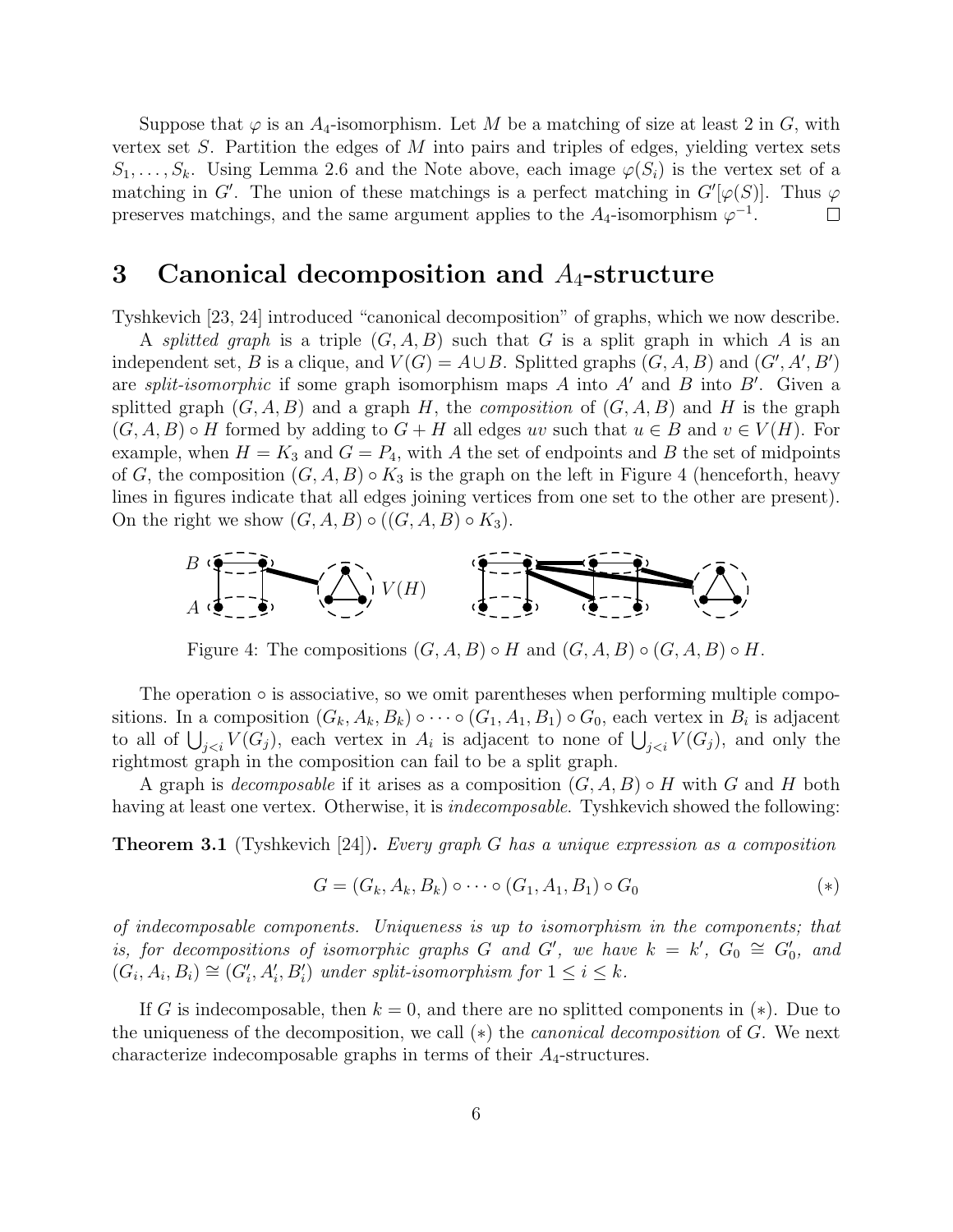Theorem 3.2. *A graph* G *is indecomposable if and only if its* A4*-structure is connected. More generally, the vertex sets of the components of the canonical decomposition* (∗) *are the vertex sets of the components of the*  $A_4$ -structure of  $G$ .

The proof is lengthy; we first obtain several preliminary results. For an alternating 4-cycle C, let  $V(C)$  denote the corresponding edge in the  $A_4$ -structure.

Observation 3.3. *A graph* G *with more than one vertex has an isolated or a dominating vertex if and only if*  $k \geq 1$  *in the canonical decomposition* (\*) *and*  $G_k = K_1$ *. The vertex of*  $G_k$  *is then dominating in* G *if*  $A_k = \emptyset$  *and isolated in* G *if*  $B_k = \emptyset$ .

**Observation 3.4.** *If*  $G = (G_k, A_k, B_k) \circ \cdots \circ (G_1, A_1, B_1) \circ G_0$ , then  $\overline{G} = (\overline{G}_k, B_k, A_k) \circ \cdots \circ G_k$  $\overline{G}_1,B_1,A_1)\circ\overline{G}_0.$ 

Lemma 3.5. *If* G *is an indecomposable graph with more than one vertex, then every vertex of* G *belongs to an alternating 4-cycle in* G*.*

*Proof.* We prove the contrapositive. Let v be a vertex of G in no alternating 4-cycle. Let  $V_1 = N(v)$  and  $V_2 = V(G) - N[v]$ . If v is a dominating or isolated vertex, then G is decomposable by Observation 3.3, so we may assume  $V_1, V_2 \neq \emptyset$ .

Let  $S = \{u \in V_1: N_G(u) \cap V_2 = \emptyset$ , and let  $B = V_1 - S$ . We claim that if  $V_1$  is not a clique, then  $S \neq \emptyset$  and  $G = (G', V_2, B) \circ (K_1, \emptyset, \{v\}) \circ G[S]$ , where  $G' = G[V_2 \cup B]$ . If  $V_1$  is not a clique, then there exist  $u, w \in V_1$  with  $uw \notin E(G)$ . For  $a \in V_2$ , neither  $[v, w : u, a]$  nor [v, u : w, a] is an alternating 4-cycle (both contain v), so  $u, w \notin N_G(a)$ . Hence each vertex of B dominates  $V_1$ . Since we assumed that  $V_1$  is not a clique,  $S \neq \emptyset$ . For  $u \in S$ , if a and b in  $V_2$  are adjacent, then  $[v, u : a, b]$  is an alternating 4-cycle containing v. Hence  $V_2$  is independent, and the claimed decomposition is valid.

We may therefore assume that  $V_1$  is a clique in G. Since G and  $\overline{G}$  are  $A_4$ -isomorphic, v also belongs to no alternating 4-cycle in  $\overline{G}$ . Since  $V_2 = N_{\overline{G}}(v) = V_2$ , the same reasoning implies that  $V_2$  is a clique in G and an independent set in G.

With  $V_1$  being a clique and  $V_2$  being an independent set, we have  $G = (G', V_2, V_1) \circ G[\{v\}],$ where  $G' = G[V_2 \cup V_1]$ . Hence in all cases G is decomposable.  $\Box$ 

Henceforth let  $H(G)$  denote the  $A_4$ -structure of a graph G. When A and B are edges in  $H(G)$ , we write  $A \to B$  to mean that  $G[A] \cong P_4$  and that each vertex of B is adjacent to the midpoints of  $G[A]$  and not adjacent to the endpoints of  $G[A]$ .

Lemma 3.6. *If* A *and* B *are disjoint edges in* H(G) *such that no edge of* H(G) *intersects both A and B, then*  $A \rightarrow B$  *or*  $B \rightarrow A$ *.* 

*Proof.* Let  $[a, b : c, d]$  and  $[e, f : g, h]$  be alternating 4-cycles in  $G[A]$  and  $G[B]$ , respectively. Since  $\{a,b,e,f\} \notin E(H(G))$  and each of these vertices already has a neighbor among the other three, Lemma 2.1(a) implies that some vertex in  $\{a, b, e, f\}$  dominates the other three; let a be such a vertex. Since neither  $[a, f : g, h]$  nor  $[a, e : h, g]$  is an alternating 4-cycle,  $ag, ah \in E(G)$ . Thus  $B \subseteq N_G(a)$ . It follows that d has no neighbor v in B, for otherwise  $[a, u : v, d]$  would be an alternating 4-cycle, where u is a non-neighbor of v in B. The same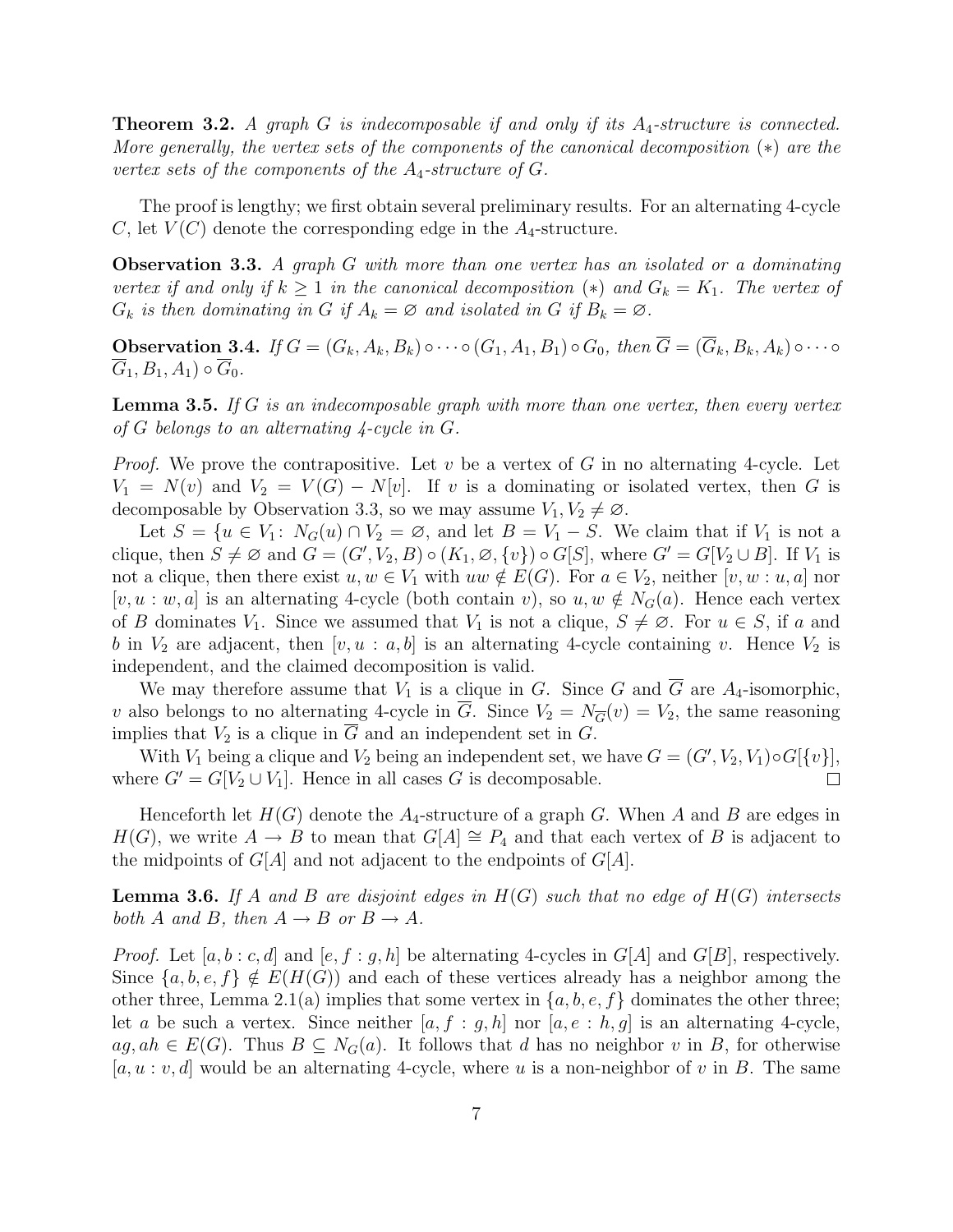argument starting with  $\{c,d,g,h\}$  implies that  $B \subseteq N_G(c)$  (since d has no neighbor in B) and that b has no neighbor in B.

Also,  $bd \notin E(G)$  and  $ac \in E(G)$ , since otherwise  $[b, d : e, f]$  or  $[a, e : h, c]$  would be an alternating 4-cycle. We conclude that  $G[A] \cong P_4$ , so  $A \to B$ . The same conclusion holds by a symmetric argument if b dominates  $\{a, e, f\}$ . If instead e or f dominates the other three vertices of  $\{a,b,e,f\}$ , then we obtain  $B \to A$ .  $\Box$ 

Lemma 3.6 implies that if two edges of  $H(G)$  do not intersect a common edge of  $H(G)$ , then in G at least one of them induces  $P_4$ . Therefore, if each of x and y belongs to an induced copy of  $C_4$  or  $2K_2$  in G, then the distance between x and y in  $H(G)$  is at most 3.

**Corollary 3.7.** Let G be a graph. If A and B are edges in distinct components of  $H(G)$ , *then*  $A \rightarrow B$  *or*  $B \rightarrow A$ *.* 

**Lemma 3.8.** Let G be a graph. If A, B, and C are edges in  $H(G)$  such that  $A \rightarrow B$  and  $A \cap C$  *is nonempty, then*  $B \nrightarrow C$ *.* 

*Proof.* If  $B \to C$ , then the midpoints of the path induced by B dominate C, and the endpoints have no neighbors in  $C$ . Hence no vertex in  $C$  can dominate or be independent of B. Since every vertex of A dominates or is independent of B, we conclude that  $A\cap C = \emptyset$ .  $\Box$ 

**Lemma 3.9.** Let G be a graph. Let  $Q_1$  and  $Q_2$  be distinct components of  $H(G)$ , and let A *and* B *be edges in*  $Q_1$  *and*  $Q_2$ *, respectively. If*  $A \rightarrow B$ *, then*  $C \rightarrow D$  *whenever* C *is an edge in*  $Q_1$  *and*  $D$  *is an edge in*  $Q_2$ *.* 

*Proof.* Since  $A, C \in E(Q_1)$ , there are edges  $R_0, \ldots, R_k \in E(Q_1)$  such that  $A = R_0, C = R_k$ , and  $R_{i-1} \cap R_i \neq \emptyset$  for  $1 \leq i \leq k$ . By Corollary 3.7,  $B \to R_i$  or  $R_i \to B$  for each i. Inductively, from  $R_i \to B$ , Lemma 3.8 forbids  $B \to R_{i+1}$ , and hence  $R_{i+1} \to B$ . In particular,  $C \to B$ .

Similarly, since  $B, D \in E(Q_2)$ , there are edges  $S_0, \ldots, S_\ell \in E(Q_2)$  such that  $B = S_0$ ,  $D = S_{\ell}$ , and  $S_{i-1} \cap S_i \neq \emptyset$  for  $1 \leq i \leq \ell$ . Corollary 3.7 implies that  $S_i \to C$  or  $C \to S_i$  for each *i*. If  $S_1 \to C$ , then Lemma 3.8 yields  $C \to B$ , which is false; hence  $C \to S_1$ . Repeating this argument iteratively yields  $C \to S_i$  for each i. Thus  $C \to D$ .  $\Box$ 

A *tournament* is an orientation of a complete graph.

Lemma 3.10. *Let* T *be a directed graph whose vertices are the components of* H(G)*, defined by putting*  $Q_1Q_2 \in E(T)$  *if*  $Q_1$  *has an edge* A *and*  $Q_2$  *has an edge* B *such that*  $A \rightarrow B$ *. If* G *is indecomposable, then* T *is a transitive tournament.*

*Proof.* We write  $Q_1 \rightarrow Q_2$  if  $Q_1Q_2 \in E(T)$ . Since G is indecomposable, Lemma 3.5 implies that each component of  $H(G)$  has an edge. By Corollary 3.7, any two vertices of T are adjacent. By Lemma 3.9,  $Q_1 \rightarrow Q_2$  implies  $Q_2 \rightarrow Q_1$ . Hence T is a tournament.

If  $Q_1 \to Q_2 \to Q_3$ , then by the definition of " $\to$ " there exist  $A_i \in E(Q_i)$  for  $i \in \{1, 2, 3\}$ such that  $A_1 \rightarrow A_2 \rightarrow A_3$ . We claim  $A_1 \rightarrow A_3$ , which again by definition yields  $Q_1 \rightarrow Q_3$ .

Since  $A_1 \rightarrow A_2 \rightarrow A_3$ , we have  $G[A_1] \cong G[A_2] \cong P_4$ . For  $i \in \{1,2\}$ , let  $a_i$  be a leaf in  $G[A_i]$ , and let  $b_i$  be its neighbor in  $G[A_i]$ . Since  $Q_1, Q_2, Q_3$  are distinct components, when  $c \in A_3$  neither  $[b_1, a_1 : b_2, c]$  nor  $[b_2, a_2 : c, a_1]$  is an alternating 4-cycle. Hence  $cb_1 \in E(G)$ and  $ca_1 \notin E(G)$ . Since  $a_1$  may be either leaf in  $G[A_1]$ , we conclude that  $A_1 \to A_3$ .  $\Box$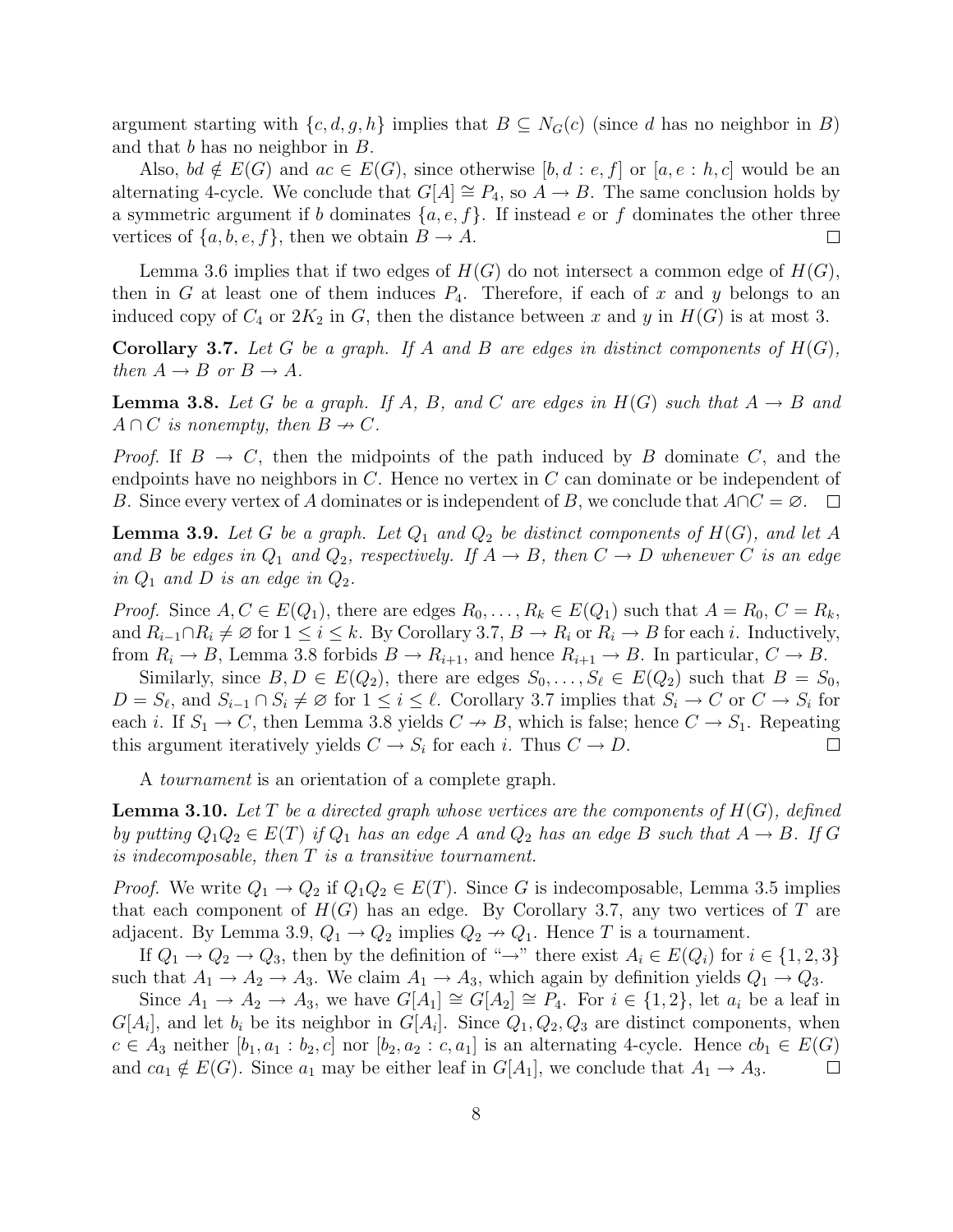Lemma 3.11. *For any graph* G*, no edge of* H(G) *contains vertices from distinct components of the canonical decomposition of* G*.*

*Proof.* Let  $(G_k, A_k, B_k) \circ \cdots \circ (G_1, A_1, B_1) \circ G_0$  be the canonical decomposition of G. Suppose that some alternating 4-cycle  $[u, v : w, x]$  has vertices in more than one  $G_i$ . Let j be the largest index such that  $G_j$  contains some vertex of the alternating 4-cycle. If such a vertex is in  $B_j$ , then its nonneighor on the alternating 4-cycle must lie in  $A_j$ , since  $B_j$  dominates  $V(G_i)$  for  $i < j$ . If such a vertex is in  $A_j$ , then its neighor on the alternating 4-cycle must lie in  $B_j$ , since vertices of  $A_j$  are independent of  $V(G_i)$  for  $i < j$ . Hence following along the alternating 4-cycle implies that its vertices all lie in  $V(G_i)$ .  $\Box$ 

We are now ready to prove our main result:

**Proof of Theorem 3.2.** Given a graph G, suppose first that  $H(G)$  is connected. For  $u, v \in V(G)$ , there exist edges  $E_0, \ldots, E_k$  of  $H(G)$  such that  $u \in E_0$  and  $v \in E_k$ , and  $E_i \cap E_{i-1} \neq \emptyset$  for  $1 \leq i \leq k$ . Applying Lemma 3.11 to vertices in the sets  $E_0, \ldots, E_k$  in turn yields that u and v belong to the same component in the canonical decomposition of G. Thus G is indecomposable.

If G is indecomposable, then the digraph  $T$  of Lemma 3.10 is a transitive tournament. If  $H(G)$  is disconnected, then T is nontrivial; let Q be the source vertex. By Lemma 3.5, every component of  $H(G)$  contains an edge. Every edge of Q in  $H(G)$  corresponds to an induced  $P_4$  in G whose midpoints dominate every vertex outside  $V(Q)$  and whose endpoints have neighbors (in  $G$ ) only in  $V(Q)$ .

Therefore, no vertex in  $V(Q)$  is both a midpoint of some induced  $P_4$  and an endpoint of another, and  $V(Q)$  splits into sets A and B consisting of the endpoints and the midpoints of the induced copies of  $P_4$  in  $G[V(Q)]$ , respectively. Two adjacent vertices of A would create an alternating 4-cycle with any two adjacent vertices of  $G - V(Q)$ ; similarly, two nonadjacent vertices of B would create an alternating 4-cycle with any two nonadjacent vertices of  $G - V(Q)$ . We conclude that B is a clique and A is an independent set in G. Hence  $G = (G', A, B) \circ G[V(G) - V(Q)],$  where  $G' = G[A \cup B]$ , and G is decomposable.

Having shown that G is indecomposable if and only if  $H(G)$  is connected, it follows that the components of H partition the set  $V(G)$  into exactly the same subsets that the components in the canonical decomposition do.  $\Box$ 

Using Theorem 3.2, we relate the  $A_4$ -structure of a graph to its degree sequence. This is not surprising, since 2-switches along alternating 4-cycles convert one realization of a degree sequence into another. Tyshkevich [23, 24] gave a characterization of indecomposable graphs in terms of their degree sequences that has a quick explanation using these ideas.

**Proposition 3.12.** Applying a 2-switch to a graph G does not change the partition of  $V(G)$ *given by the components of the canonical decomposition of* G*.*

*Proof.* By Lemma 3.11, every alternating 4-cycle C lies in a single component  $G_i$  of the canonical decomposition. Since  $B_i$  is a clique and  $A_i$  is independent, C alternates between  $B_i$ and  $A_i$ . Hence a 2-switch along C leaves  $B_i$  and  $A_i$  as a clique and an independent set, thereby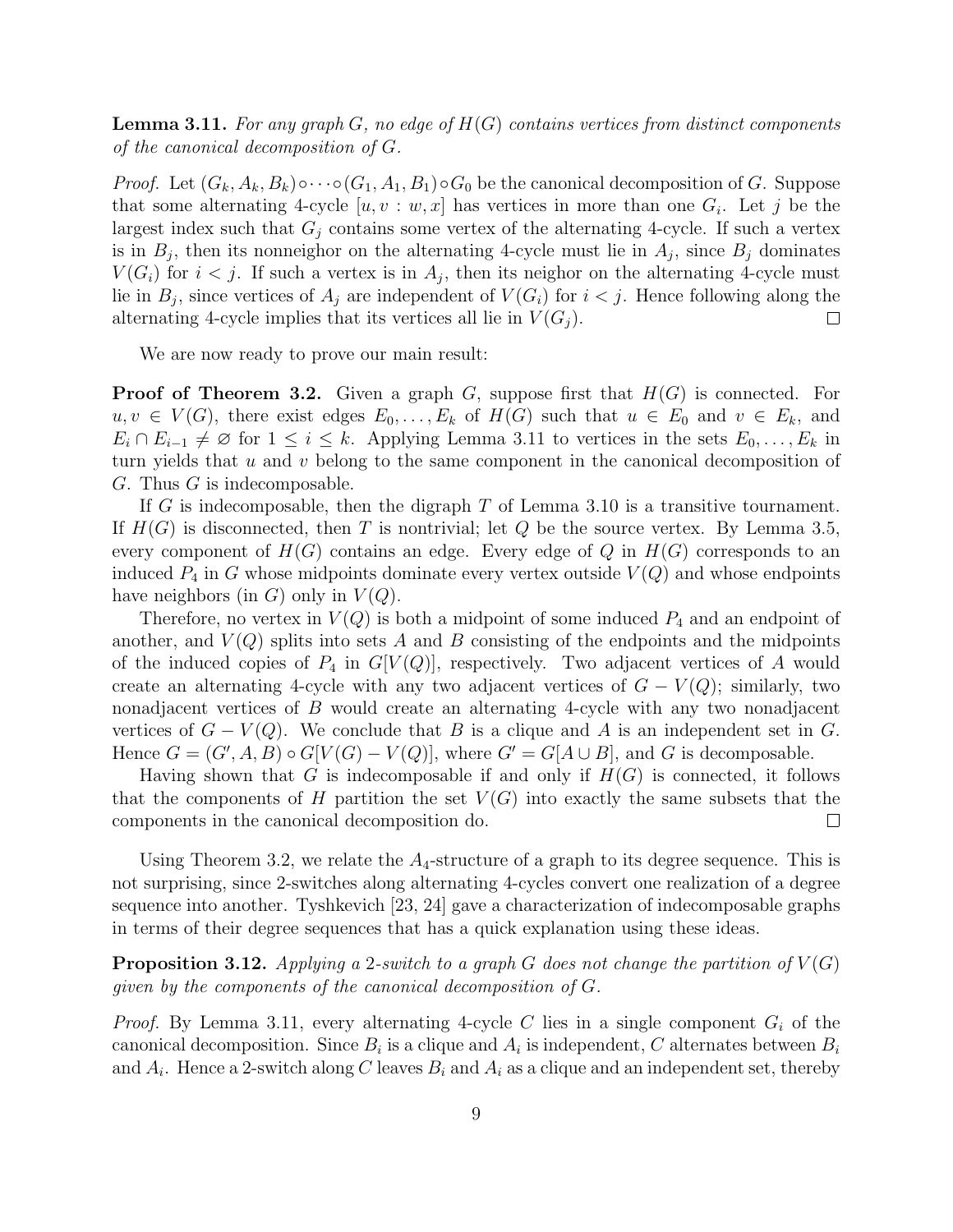preserving the components of the canonical decomposition other than  $G_i$ . Furthermore,  $G_i$ cannot change into a decomposable graph, because the vertices of C would then form an alternating 4-cycle intersecting more than one component of the decomposition.  $\Box$ 

Corollary 3.13 (Tyshkevich [23, 24]). *For every graph* G*, the degree sequence of* G *uniquely determines the number of indecomposable components in the canonical decomposition of* G *and the degree sequences of those components.*

**Corollary 3.14.** *If* G and G' are graphs with the same vertex degrees, then  $H(G)$  and  $H(G')$ *have the same number of components and the same vertex partitions into components.*

## 4  $A_4$ -structure and modules

Expanding on the previous section, we show that  $A_4$ -structure is to canonical decomposition as  $P_4$ -structure is to other graph decompositions. In particular, we develop an analogue of the "primeval decomposition" of Jamison and Olariu [16] (see Theorem 4.7), which itself refines the well known "modular decomposition" of Gallai [9] (see Theorem 4.6).

The key is an analogue of the notion of "module". A *module* in a graph G is a nonempty set  $S \subseteq V(G)$  such that every vertex outside S is adjacent to all of S or to none of S. A module S is *trivial* if  $|S| = 1$  or  $S = V(G)$ .

Lemma 4.1 (Seinsche [22]). *The following hold for every graph* G*.*

- (i) *The vertex set of an induced* P<sup>4</sup> *in* G *and a module in* G *can intersect only in zero, one, or four vertices.*
- (ii) G *is* P4*-free if and only if every induced subgraph with at least three vertices has a nontrivial module.*

We introduce a restricted notion of module that plays for  $A_4$ -structure the role that modules play for P4-structure. An *alternating path* is a list of vertices whose consecutive pairs alternate being adjacent and nonadjacent; the first may equal the last, but otherwise the vertices are distinct. We write  $\langle v_0, \ldots, v_p \rangle$  for an alternating path of *length* p with *endpoints*  $v_0$  and  $v_p$ . An alternating path is *S*-terminal if it has length at least 2 and its only vertices in S are its endpoints. Modules are characterized by forbidding S-terminal alternating paths of length 2. A *strict module* is a set S in  $V(G)$  such that G has no S-terminal alternating path of any length. In fact, it suffices to forbid only the short alternating paths.

Proposition 4.2. *A vertex subset* S *of a graph* G *is a strict module if and only if* G *has no* S*-terminal alternating paths of length 2 or 3.*

*Proof.* If S is a strict module, then by definition G has no short S-terminal alternating paths. If S is not a strict module, then G has an S-terminal alternating path; let  $\langle v_0, \ldots, v_p \rangle$  be a shortest one. If  $p \geq 4$ , then consider  $v_2$ . Whether  $v_2$  is adjacent to  $v_0$  or not, we can start from  $v_0$  and continue from  $v_2$  to  $v_1$  or  $v_3$ . That is,  $\langle v_0,v_2,v_1,v_0 \rangle$  or  $\langle v_0,v_2,v_3,\ldots,v_p \rangle$  is a shorter S-terminal alternating path. Thus  $p \leq 3$ .  $\Box$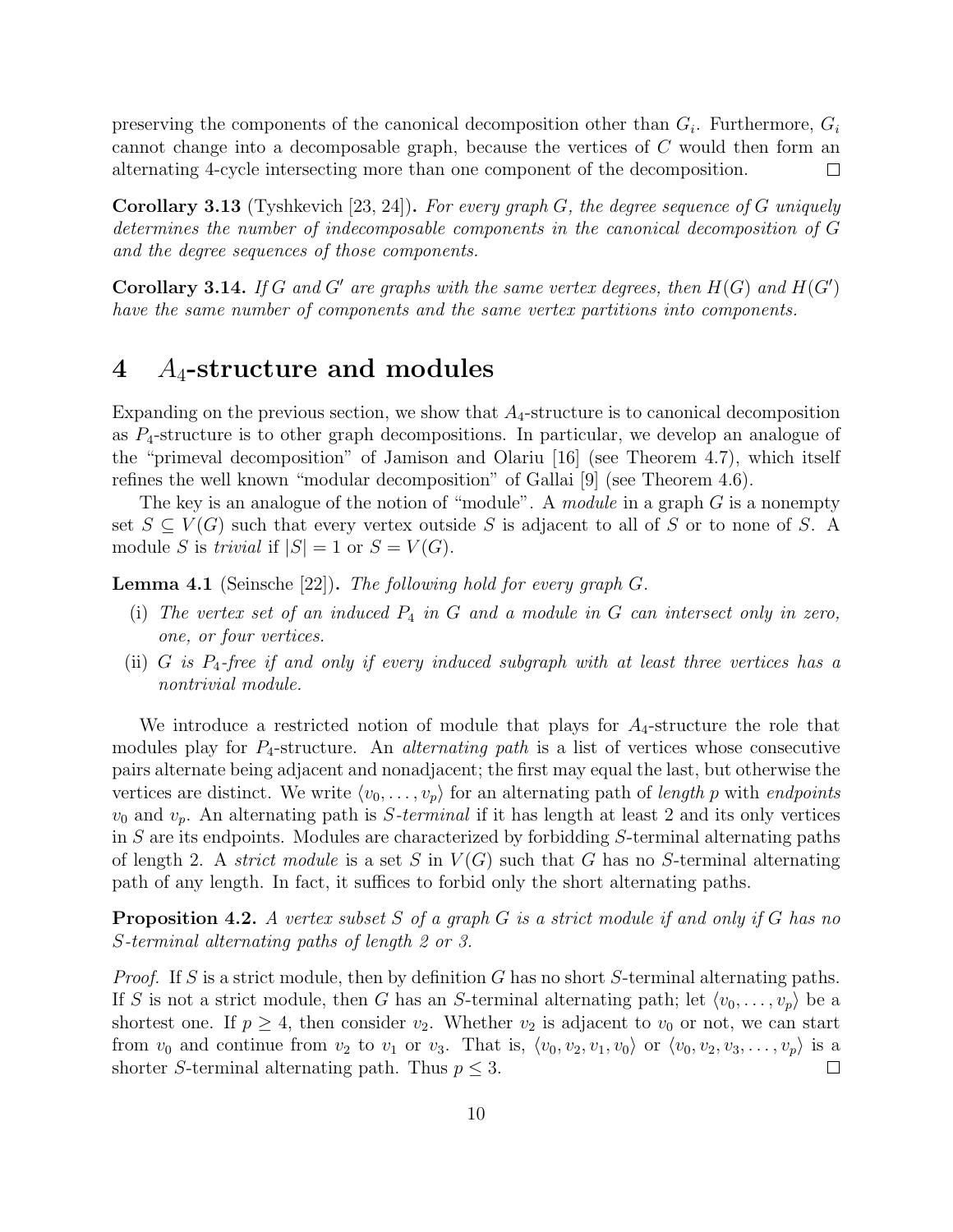The full vertex set is a *trivial* strict module. Single vertices form modules, but they need not form strict modules. Proposition 4.4 below is analogous to Lemma 4.1. Recall that the threshold graphs are the graphs having no alternating 4-cycles.

Theorem 4.3 (Chv´atal–Hammer [5]). *A graph* G *is a threshold graph if and only if* G *arises from a single vertex by iteratively adding an isolated vertex or a dominating vertex.*

Proposition 4.4. *The following hold for every graph* G*.*

- (i) *Every alternating 4-cycle and strict module intersect in zero or four vertices.*
- (ii) G *has no alternating 4-cycles if and only if every induced subgraph with at least two vertices has a nontrivial strict module.*

*Proof.* (i) If an alternating 4-cycle C intersects both a vertex set S and its complement, then there is an S-terminal alternating path along  $C$ , so  $S$  is not a strict module.

(ii) If G has an alternating cycle, then by (i) it has a 4-vertex induced subgraph with no nontrivial strict module. If G has no alternating cycle, then every induced subgraph  $G'$  is a threshold graph. By Theorem 4.3, G' has a dominating or isolated vertex u, and  $V(G') - \{u\}$ is a strict module in  $G'$ .  $\Box$ 

Existence of strict modules corresponds to decomposability.

Proposition 4.5. *A graph* G *is decomposable with respect to canonical decomposition if and only if it has a nontrivial strict module.*

*Proof.* If S is a nontrivial strict module in a graph G (so  $S \neq V(G)$ ), then let  $A = \{u \in$  $V(G) - S: N_G(u) \cap S = \emptyset$  and  $B = \{u \in V(G) - S: S \subseteq N_G(u)$ . Now A is an independent set and  $B$  is a clique, since adjacent vertices in  $A$  or non-adjacent vertices in  $B$  would be the midpoints of an S-terminal alternating path of length 3, preventing  $S$  from being a strict module. Hence  $G = (G', A, B) \circ G[S]$ , where  $G' = G[A \cup B]$ .

Conversely, if G is decomposable, then  $G = (G', A, B) \circ G_0$  for some nonempty subgraphs  $G'$  and  $G_0$ , where A and B are an independent set and a clique partitioning  $V(G')$ . Let  $S = V(G_0)$ . By the definition of decomposition, every vertex in S is adjacent to all of B and to none of A. An alterating path beginning in S must alternate thereafter between A and B and never is at the right parity to return to S. Thus  $S$  is a nontrivial strict module.  $\Box$ 

Proposition 4.5 shows that for strict modules, indecomposable graphs play a role like that of prime graphs for modules. A graph is *prime* if it has no nontrivial modules. A module S is *proper* if  $S \neq V(G)$ ; single-vertex modules are proper. Gallai [9] showed that if G and  $\overline{G}$  are both connected, then every vertex in G belongs to a unique maximal proper module. This leads recursively to a "modular decomposition tree"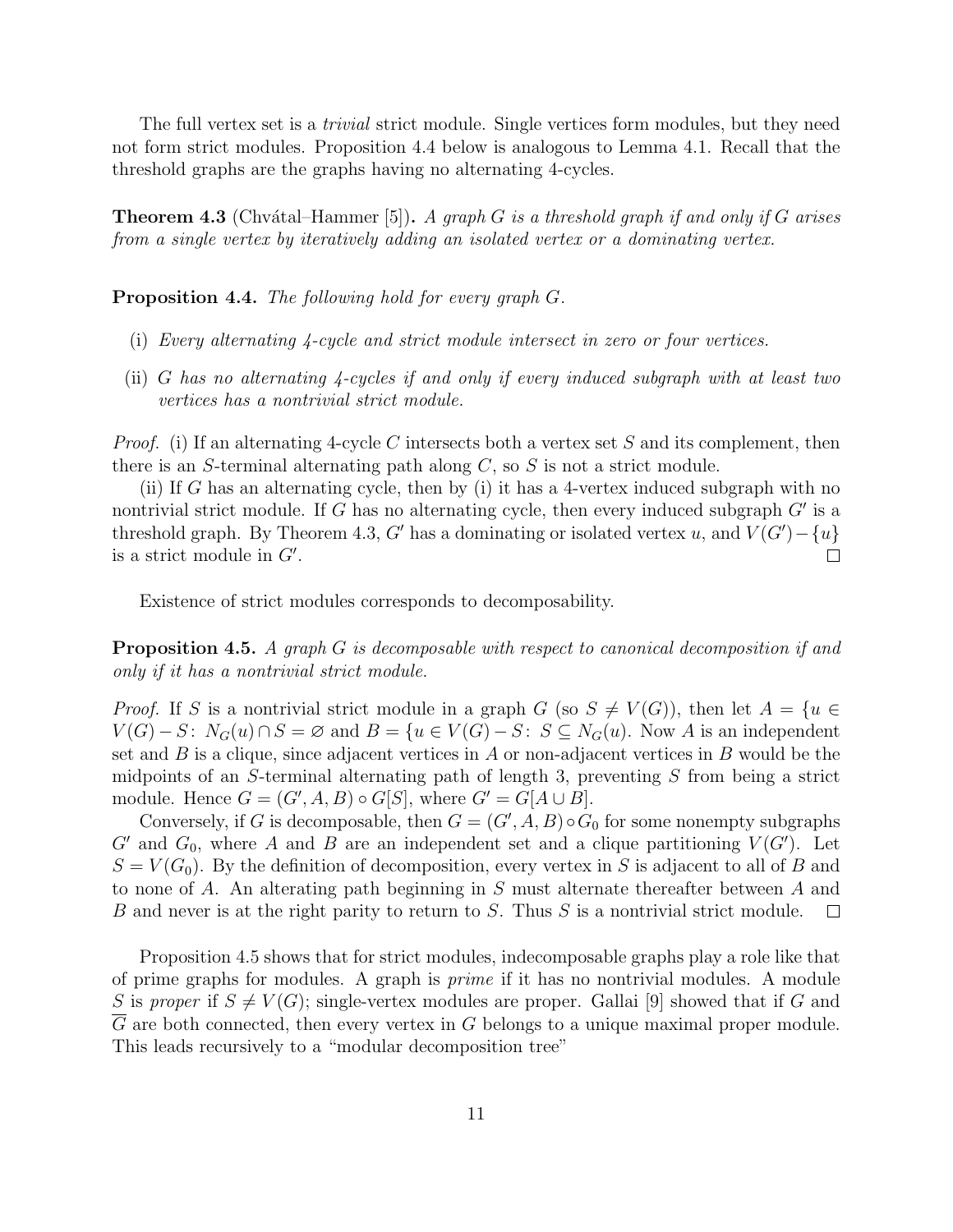Theorem 4.6 (Gallai [9]). *For a graph* G *with at least two vertices, exactly one of the following conditions holds.*

- (i) G *is disconnected.*
- (ii)  $\overline{G}$  *is disconnected.*
- (iii) The maximal proper modules partitition  $V(G)$ , and the subgraph induced by a set con*sisting of one vertex from each maximal proper module is a maximal prime subgraph.*

Jamison and Olariu [16] developed a refinement called *primeval decomposition* using the P4-structure. A graph G is p*-connected* if for every partition of its vertex set into two nonempty disjoint sets, some edge in the  $P_4$ -structure intersects both sets. A maximal  $p$ connected induced subgraph of G is a p*-component*. A p-connected graph G is *separable* if its vertex set splits into two nonempty disjoint sets such that each  $P_4$  not contained within one of the sets has its endpoints in one set and its midpoints in the other. The primeval decomposition of a graph partitions its vertex set into modules via the following theorem.

Theorem 4.7 (Jamison–Olariu [16]). *For a graph* G*, exactly one of the following holds.*

- (i) G *is disconnected.*
- (ii)  $\overline{G}$  *is disconnected.*
- (iii) G *is* p*-connected.*
- (iv) There is a unique proper separable p-component  $Q$  of  $G$  with a partition  $Q_1, Q_2$  of  $V(Q)$ *such that every vertex not in*  $V(Q)$  *is adjacent to all of*  $Q_1$  *and none of*  $Q_2$ *.*

We present in Theorem 4.8 an analogue of Theorem 4.7 for  $A_4$ -structure and canonical decomposition. An A4*-component* of a graph G is a component of the canonical decomposition of  $G$ , which by Theorem 3.2 is the subgraph induced by the vertices of a component of the  $A_4$ -structure of G. A *separating partition* of a graph G is a partition  $(U, W)$  of  $V(G)$ such that every induced subgraph having an alternating 4-cycle has an alternating 4-cycle that alternates between U and W. A graph is  $A_4$ -separable if has a separating partition, as illustrated in Figure 5.



Figure 5: Alternating 4-cycles in an  $A_4$ -separable graph.

Split graphs with at least two vertices are  $A_4$ -separable. Each vertex of an alternating 4-cycle  $C$  has a neighbor and a nonneighbor along  $C$ , so no clique or independent set can have three vertices of C. Also, C cannot have consecutive vertices in a clique and the other two in an independent set, because adjacency in C is the same for both pairs. Hence every alternating cycle in a split graph alternates between the clique and the independent set.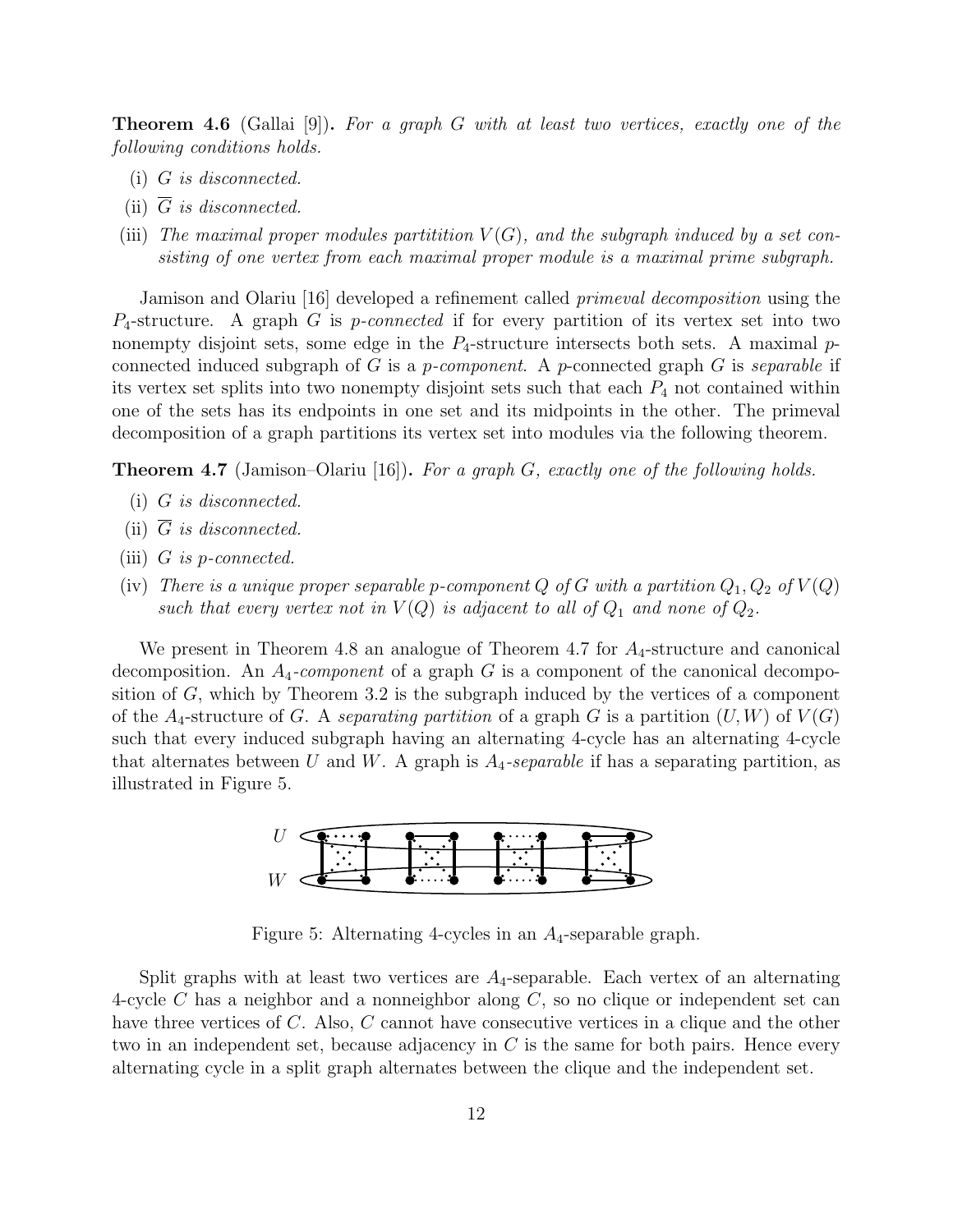Theorem 4.8. *For a graph* G *with more than one vertex, exactly one of the following holds:*

- (i) G *has an isolated vertex.*
- (ii)  $\overline{G}$  has an isolated vertex.
- (iii) *The* A4*-structure of* G *is connected.*
- (iv) There is a unique proper  $A_4$ -separable  $A_4$ -component Q of G with a partition  $Q_1, Q_2$  of  $V(Q)$  such that every vertex not in  $V(Q)$  is adjacent to none of  $Q_1$  and to all of  $Q_2$ .

*Proof.* Here "proper" means  $V(Q) \neq V(G)$ . Let  $G_k, \ldots, G_0$  be the components of the canonical decomposition (\*). Since  $G_k, \ldots, G_0$  also are the  $A_4$ -components of G, the only candidate for Q in (iv) is  $G_k$ ; for any other  $G_i$ , the vertices of  $G_k$  ensure that no nontrivial partition of  $G_i$  can satisfy the adjacency condition.

Indecomposable graphs have no isolated or dominating vertex, so no two of (i), (ii), (iii) can simultaneously hold. If (iii) holds, then there is no proper  $A_4$ -component. If (i) or (ii) holds, then  $G_k$  is not  $A_4$ -separable. Hence at most one of the conditions holds.

If (iii) fails, then  $k \geq 1$ . If (i) and (ii) fail, then  $A_k$  and  $B_k$  are both nonempty. Since split graphs are  $A_4$ -separable,  $G_k$  is an  $A_4$ -component of G having the properties in (iv). We have noted that  $G_k$  is the only candidate, so at least one of the conditions holds.  $\Box$ 

# 5  $A_4$ -split graphs

In this section we characterize the  $A_4$ -split graphs, those having the same  $A_4$ -structure as some split graph. As motivation, we show that this problem arises in the problem of constructing all graphs having a given  $A_4$ -structure.

Example 5.1. *Graphs with the same* A4*-structures.* By Lemma 3.11, every alternating 4 cycle in a graph G lies in one component of the canonical decomposition. Thus permuting the components of the canonical decomposition does not change the  $A_4$ -structure  $H(G)$ .

By Theorem 3.2 and Lemma 3.11, each component of  $H(G)$  is determined by the corresponding component  $G_i$  of the canonical decomposition. Replacing  $G_i$  with another subgraph having the same  $A_4$ -structure yields a graph with the same  $A_4$ -structure as  $G$ .

To illustrate these operations, let  $G_2$  and  $G_1$  be copies of  $K_1$  with vertices u and v, and let  $G_0 = K_2 + P_3$ . Given  $G = (G_2, \emptyset, \{u\}) \circ (G_1, \{v\}, \emptyset) \circ G_0$ , let G' be the graph formed by transposing the first two components; that is,  $G' = (G_1, \{v\}, \emptyset) \circ (G_2, \emptyset, \{u\}) \circ G_0$ . Let  $G'_{0}$  be the 5-vertex graph with degree sequence  $(3, 2, 1, 1, 1)$ ; note that  $G_{0}$  and  $G'_{0}$  have the same  $A_4$ -structure. Let  $G'' = (G_2, \emptyset, \{u\}) \circ (G_1, \{v\}, \emptyset) \circ G'_0$ . The graphs  $G, G'$ , and  $G''$ appear in Figure 6; they are pairwise nonisomorphic but have the same  $A_4$ -structure.

When  $G = (G_k, A_k, B_k) \circ \cdots \circ (G_1, A_1, B_1) \circ G_0$ , the components  $G_k, \ldots, G_1$  are all split graphs. Permuting them yields a graph having the same  $A_4$ -structure as G. If  $G_0$  is not a split graph, then we cannot move the vertices of  $G_0$  to a different position in the canonical decomposition unless we first replace  $G_0$  by a split graph  $G'_0$  having the same  $A_4$ -structure as  $G_0$ . To determine whether this is possible, we characterize the graphs having the same A4-structure as a split graph; these are the A4*-split graphs*.  $\Box$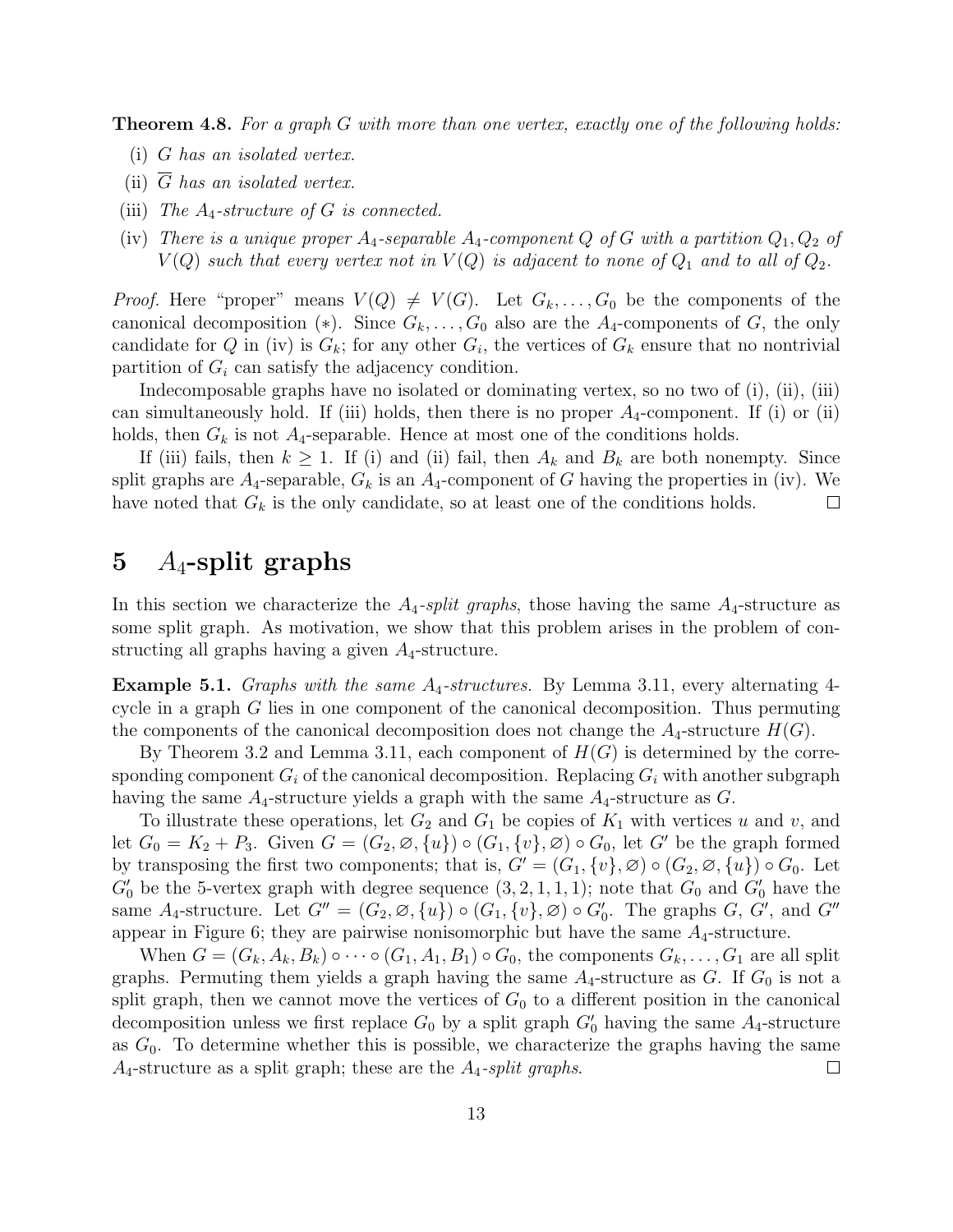

Figure 6: Different graphs with the same  $A_4$ -structure.

To characterize A4-split graphs, we need several more concepts. A *split partition* of a graph G is a partition  $(Q, S)$  of  $V(G)$  such that Q is a clique and S is an independent set. A *balancing partition* is a partition  $(V_1, V_2)$  of  $V(G)$  such that every alternating 4-cycle in G has two vertices in each set; a graph with such a partition is A4*-balanced* (we also say its A4 structure is  $A_4$ -balanced). By definition, every  $A_4$ -separable graph (Section 4) is  $A_4$ -balanced. The converse fails, since bipartite graphs are  $A_4$ -balanced, but  $C_6$  is not  $A_4$ -separable.

For an  $A_4$ -balanced  $A_4$ -structure H with balancing partition  $(V_1, V_2)$  and a vertex  $v \in V_i$ , the *v-restriction* of H is the graph on  $V_{3-i}$  in which two vertices are adjacent if and only if they both lie in an edge of H containing v. An  $A_4$ -balanced  $A_4$ -structure H has the *bipartite restriction property* if there is a balancing partition of H such that for all  $v \in V(H)$  the  $v$ -restriction of  $H$  is bipartite.

The k*-pan* is the graph obtained by attaching a pendant vertex to a vertex of a k-cycle; the *co-*k*-pan* is its complement. The 4-pan and co-4-pan are shown in Figure 7.



Figure 7: The 4-pan and the co-4-pan.

**Theorem 5.2** (Földes–Hammer [6]). G is a split graph if and only if G is  $\{2K_2, C_4, C_5\}$ -free.

Corollary 5.3. *For any split partition* (Q,S) *of a split graph, every induced* 4*-vertex path has its midpoints in* Q *and its endpoints in* S*, and* (Q,S) *is a balancing partition.*

*Proof.* The placement of 4-vertex paths is immediate. By Theorem 5.2, the vertices of every alternating 4-cycle induce  $P_4$ .  $\Box$ 

**Theorem 5.4.** Let  $G_0$  be the last graph in the canonical decomposition of a graph  $G$ , and *let* H *be the* A4*-structure of* G*. The following statements are equivalent.*

- (a)  $G$  *is A<sub>4</sub>-split.*
- (b) H *is* A4*-balanced and has the bipartite restriction property.*
- (c) G and  $\overline{G}$  are both  $\{C_5, P_5, K_2 + K_3, co-4\text{-}pan, K_2 + P_4, K_2 + C_4, 2K_2 \vee 2K_1\}$ -free.
- (d) G is a split graph, or one of  $\{G_0, \overline{G}_0\}$  is a disjoint union of stars.
- (e) G *is* A4*-separable.*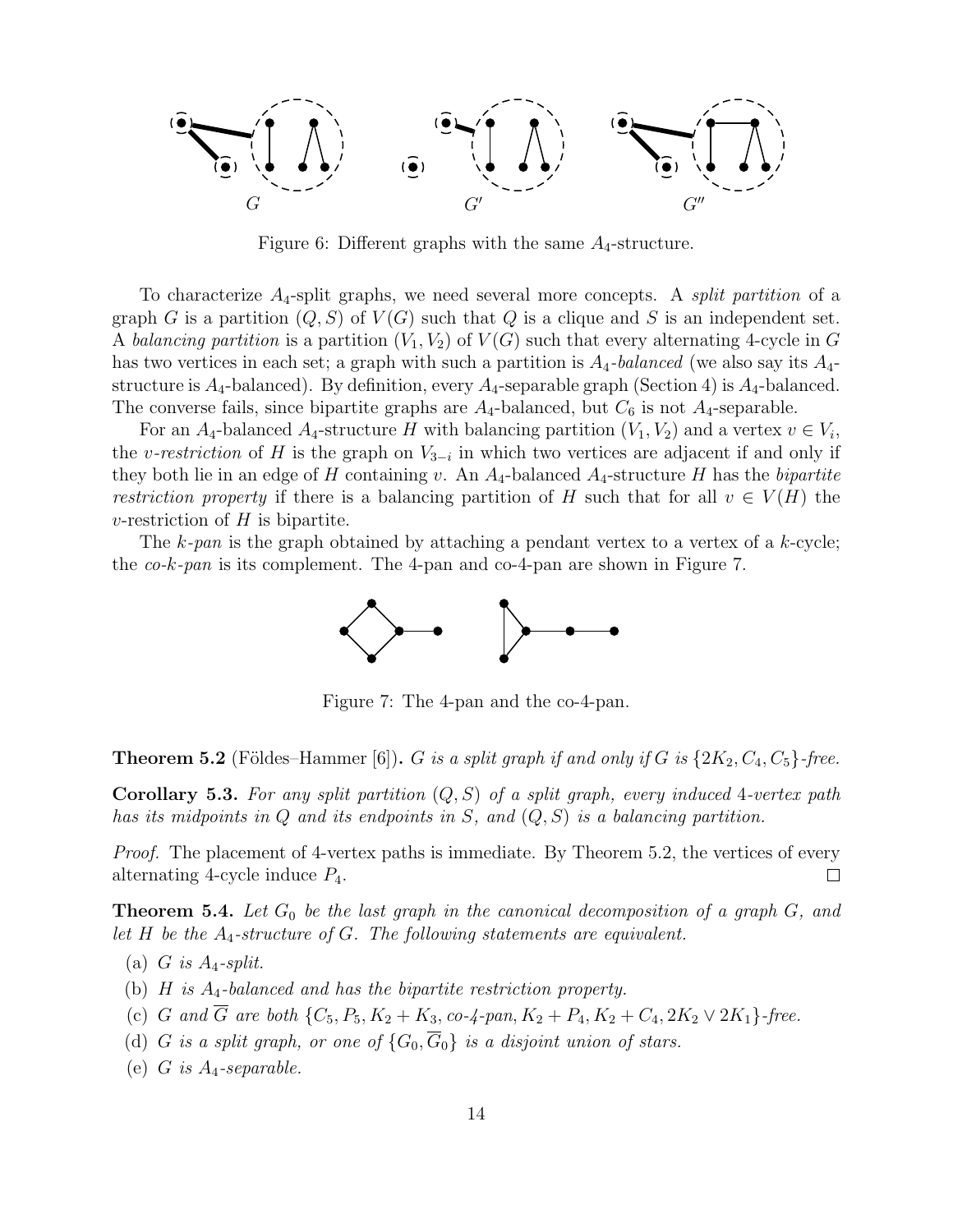*Proof.* We show that each condition implies the next and that (e) implies (a).

 $(a)$  ⇒(b). Let G' be a split graph with the same  $A_4$ -structure H as G, and let  $(Q, S)$  be a split partition of G'. By Corollary 5.3,  $(Q, S)$  is a balancing partition, so H is  $A_4$ -balanced. For any induced  $P_4$  in G' with vertices  $a_1, a_2 \in Q$  and  $b_1, b_2 \in S$ , each  $a_i$  has one neighbor in  $\{b_1, b_2\}$  and each  $b_i$  has one neighbor in  $\{a_1, a_2\}$ . Hence if  $v \in V(G')$  and B is the vrestriction of H, then  $N_{G'}(v)$  has exactly one vertex in each edge of B. Giving the neighbors and nonneighbors of v in  $V(B)$  opposite colors shows that B is bipartite. Hence H has the bipartite restriction property.

(b)  $\Rightarrow$  (c). Since G and  $\overline{G}$  have the same A<sub>4</sub>-structure, existence of balancing partitions and the bipartite restriction property are preserved by complementation. They are also preserved by taking induced subgraphs. It thus suffices to show that the  $A_4$ -structure of each graph in (c) is not  $A_4$ -balanced or does not have the bipartite restriction property. For  $C_5$ , each 4-set contains an alternating 4-cycle, but no bipartition of  $V(C_5)$  splits each 4-set equally. The co-4-pan,  $P_5$ , and  $K_2 + K_3$  have the same  $A_4$ -structure  $H^*$  with three edges. In  $H^*$ , the only balancing partition has two vertices in one set and three vertices in the other. The v-restriction of  $H^*$  for a vertex v in the 2-set is  $K_3$ , so  $H^*$  does not have the bipartite restriction property. The A<sub>4</sub>-structures of  $K_2 + P_4$ ,  $K_2 + C_4$ , and  $2K_2 \vee 2K_1$  also each have a unique balancing partition and a vertex  $v$  such that the  $v$ -restriction is  $K_3$ .

 $(c) \Rightarrow (d)$ . Suppose that G and G have no graph in (c) as an induced subgraph. If G is not split, then  $G_0$  is not split. By hypothesis  $G_0$  is  $C_5$ -free, so  $G_0$  induces  $2K_2$  or  $C_4$  (by Theorem 5.2). By complementation, we may assume that  $G_0$  induces  $2K_2$ , with edges ab and cd; let  $U = \{a, b, c, d\}$ . Since G is  $\{K_2 + K_3, P_5, \text{co-4-pan}\}$ -free, every vertex of  $G_0$  outside U has 0, 1, or 4 neighbors in U. Partition  $V(G_0) - U$  into sets X, Y, A, B, C, and D, by those whose neighborhoods in U are U,  $\varnothing$ ,  $\{a\}$ ,  $\{b\}$ ,  $\{c\}$ , and  $\{d\}$ , respectively (see Figure 8).



Figure 8: The graph  $G_0$  from Theorem 5.4.

Since  $G_0$  is  $(2K_2 \vee 2K_1)$ -free, X is a clique. If  $X \neq \emptyset$ , choose  $x \in X$ . Since  $G_0$  is co-4-pan-free,  $A = B = C = D = \emptyset$ . Let Y'' be the set of isolated vertices in  $G_0[Y]$ . Let  $Y' = Y - Y''$ . Adjacent vertices  $y_1, y_2 \in Y'$  are both adjacent to x; otherwise,  $\{y_1, y_2, x, a, b\}$ induces  $K_2 + K_3$  or the co-4-pan. Thus all of X is adjacent to all of Y'. Now  $G_0 =$  $(G_0[X \cup Y''], Y'', X) \circ G_0[\{a, b, c, d\} \cup Y'],$  contradicting the indecomposability of  $G_0$ .

Hence  $X = \emptyset$ . Since  $G_0$  is  $(K_2+P_4)$ -free, A or B is empty, as is C or D. By symmetry, we may assume  $B = D = \emptyset$ . Since  $G_0$  is  $\{K_2 + K_3, P_5\}$ -free,  $A \cup C$  is independent. Since  $G_0$  is  $(K_2+P_4)$ -free, no vertex of Y has a neighbor in  $A\cup C$ . Thus  $G_0[A\cup\{a,b\}]$  and  $G_0[C\cup\{c,d\}]$ are components of  $G_0$  that are stars. Since  $G_0$  is  $\{K_2 + K_3, K_2 + P_4, K_2 + C_4\}$ -free,  $G_0[Y]$ is  $\{K_3, P_4, C_4\}$ -free. The  $\{K_3, P_4, C_4\}$ -free graphs are forests with diameter at most 2 and hence also are disjoint unions of stars.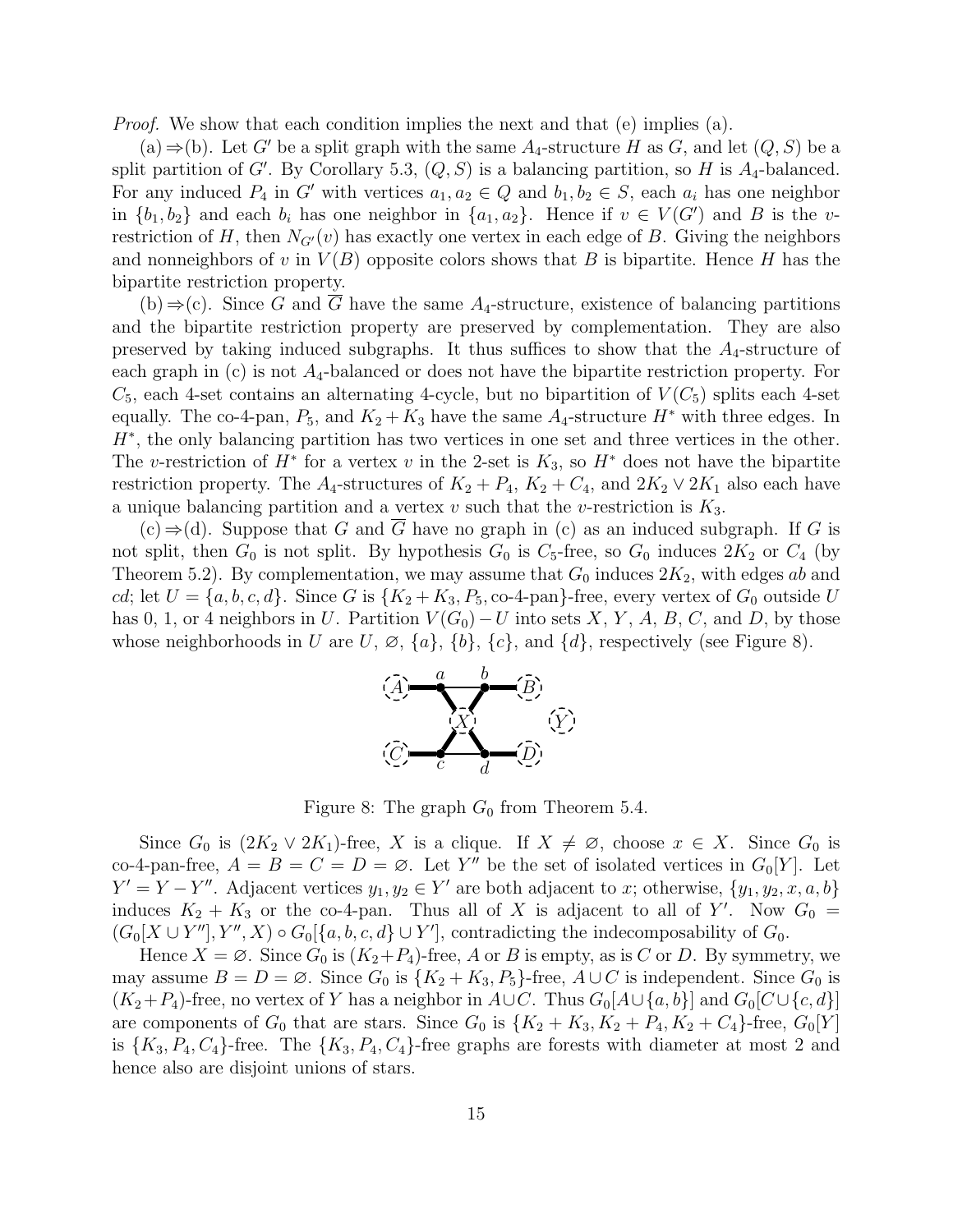$(d) \Rightarrow$ (e). If G is a split graph, then G is A<sub>4</sub>-separable. Hence we may assume by complementation that  $G_0$  is a disjoint union of stars. Let  $A'$  be a largest independent set in  $G_0$ , and let  $B' = V(G_0) - A'$ . Any 4-vertex induced subgraph of  $G_0$  having an alternating 4-cycle is isomorphic to  $2K_2$  and has two nonadjacent vertices in each of A' and B'; thus  $(A', B')$  is an A<sub>4</sub>-separating partition of  $G_0$ . Since the other components  $G_k, \ldots, G_1$  of the canonical decomposition are split graphs and every alternating 4-cycle lies entirely within a single component (by Lemma 3.11), the partition of  $V(G)$  into sets  $A_k \cup \cdots \cup A_1 \cup A'$  and  $B_k \cup \cdots \cup B_1 \cup B'$  is  $A_4$ -separating.

 $(e) \Rightarrow (a)$ . Let  $(V_1, V_2)$  be an  $A_4$ -separating partition of  $V(G)$ . Obtain a split graph  $G'$ from G by deleting all edges of  $G[V_1]$  and adding all edges missing from  $G[V_2]$ , so  $(V_2, V_1)$  is a split partition of G'. Let H' be the  $A_4$ -structure of G'; we show that  $H' = H$ .

For each edge of  $H$ , there is an alternating 4-cycle in  $G$  that alternates between  $V_1$  and  $V_2$ , and hence the cut between  $V_1$  and  $V_2$  on these four vertices is a matching. In G', these vertices induce  $P_4$ , so  $E(H) \subseteq E(H')$ . Conversely, in G' every alternating 4-cycle alternates between  $V_1$  and  $V_2$ . Those edges and non-edges are the same as in G, so  $E(H') \subseteq E(H)$ . Thus equality holds, and G has the same  $A_4$ -structure as the split graph  $G'$ .  $\Box$ 

#### References

- [1] L. Babel and S. Olariu, On the structure of graphs with few  $P_4$ s, Discrete Appl. Math. 84 (1998), no. 1-3, 1–13.
- [2] A. Brandstädt and V. B. Le, Split-perfect graphs: characterizations and algorithmic use. SIAM J. Discrete Math. 17 (2004), no. 3, 341–360.
- [3] M. Chudnovsky, N. Robertson, P. Seymour, and R. Thomas, The strong perfect graph theorem. Ann. of Math. (2) 164 (2006), no. 1, 51–229.
- $|4|$  V. Chvátal, A semistrong perfect graph conjecture, Topics on perfect graphs, 279–280, North-Holland Math. Stud., 88, North-Holland, Amsterdam, 1984.
- [5] V. Chvátal and P. L. Hammer, Aggregation of inequalities in integer programming. In Hammer, P. L.; Johnson, E. L.; Korte, B. H. et al., Studies in Integer Programming (Proc. Worksh. Bonn 1975), Annals of Discrete Mathematics, 1, Amsterdam: North-Holland, pp. 145–162.
- [6] S. Földes and P. L. Hammer, On split graphs and some related questions, Problèmes Combinatoires et Théorie Des Graphes, 138–140, Orsay, France, 1976, Colloques internationaux C.N.R.S. 260.
- [7] S. Földes and P. L. Hammer, On a class of matroid-producing graphs. Combinatorics (Proc. Fifth Hungarian Colloq., Keszthely, 1976), Vol. I, pp. 331–352, Colloq. Math. Soc. Jnos Bolyai, 18, North-Holland, Amsterdam-New York, 1978.